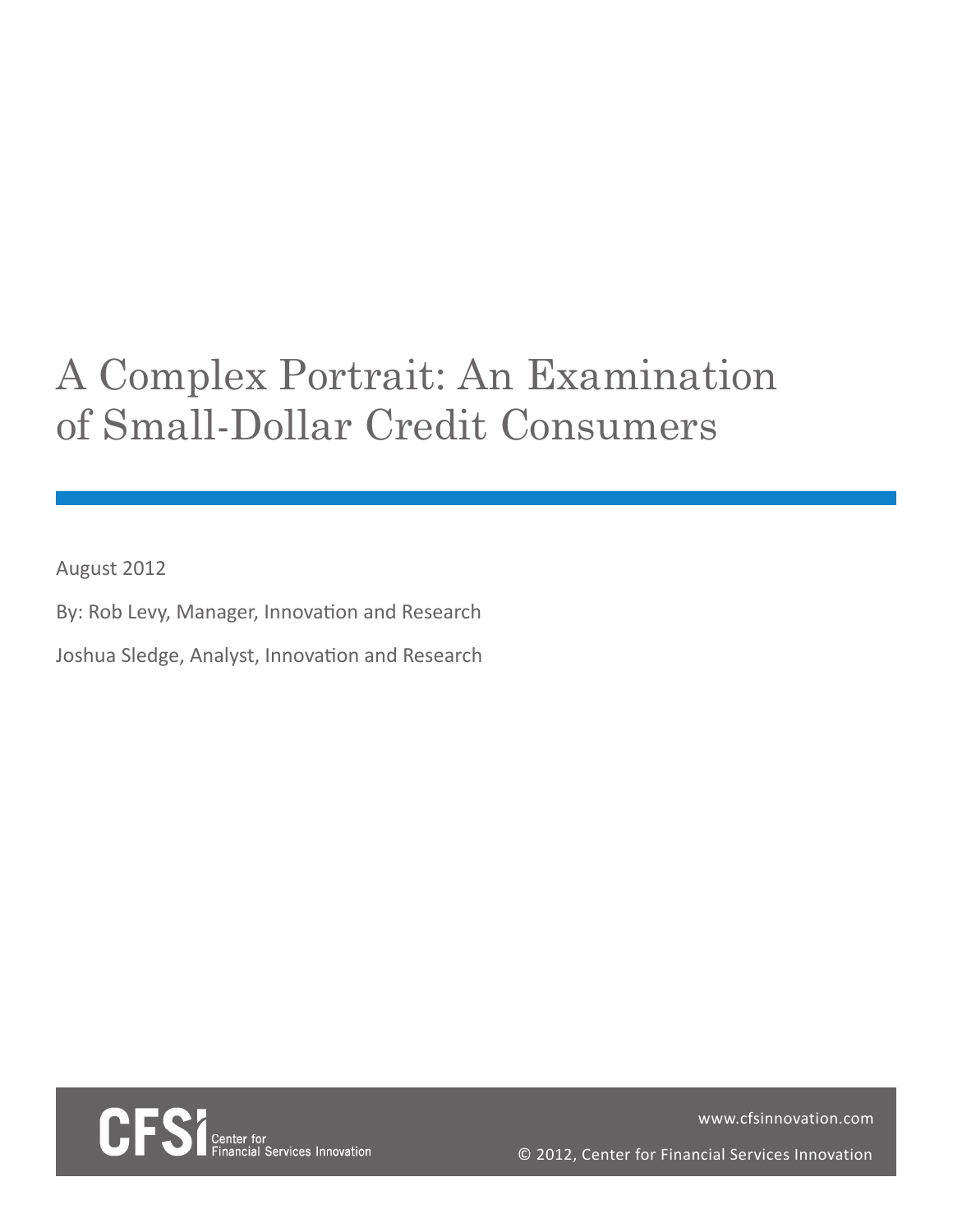## **Table of Contents**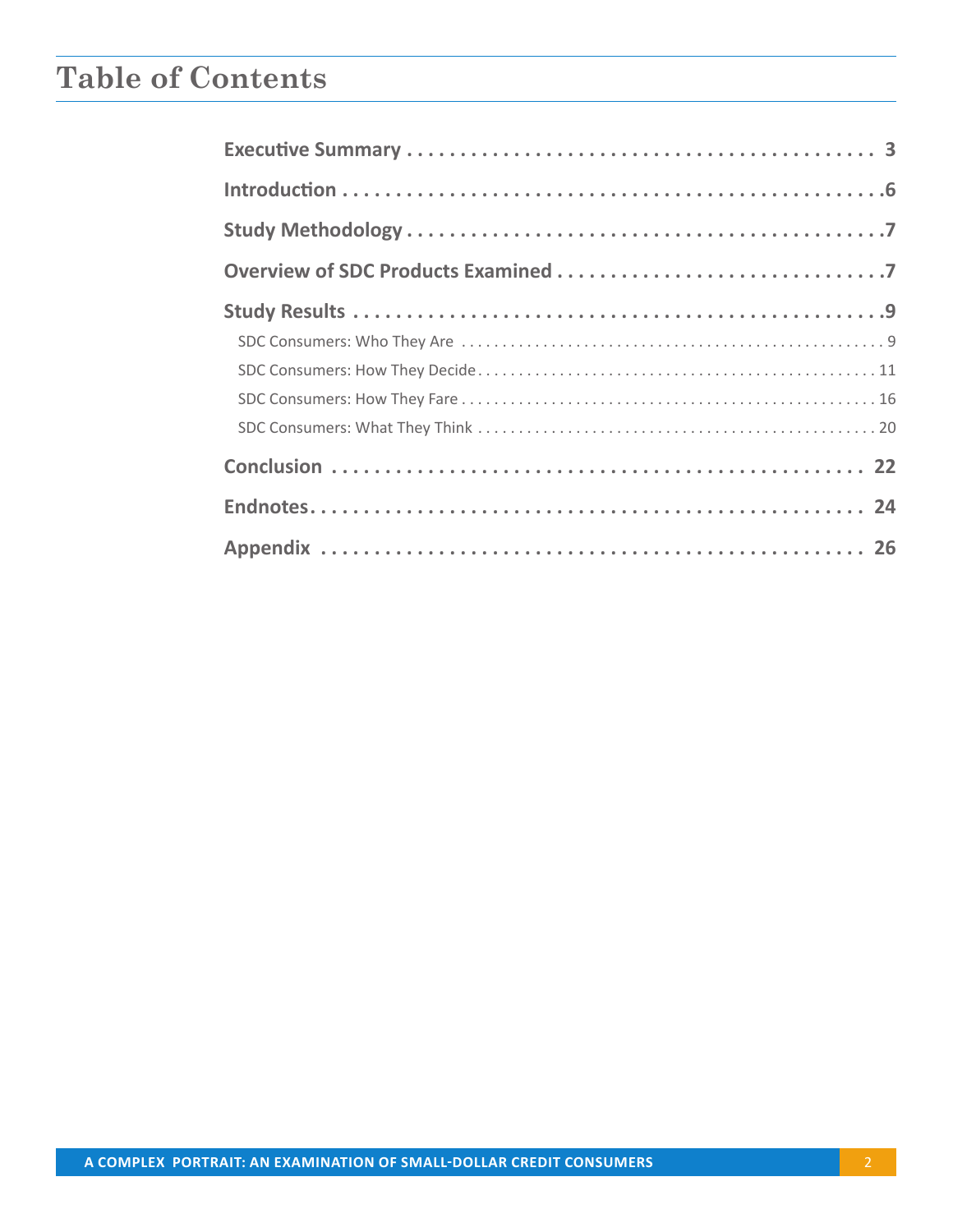## **Executive Summary**

Every year, millions of American consumers use small-dollar credit (SDC) products for quick access to cash. Yet, these products payday loans, pawn loans, direct deposit advance loans, auto title loans, and non-bank installment loans—often come with high fees or interest rates and can lead consumers into a cycle of repeat usage and mounting debt. This study seeks to elucidate the reasons why so many consumers rely upon these potentially dangerous products and to glean what can be learned from their experiences to promote the development of high-quality credit solutions.

While some of the needs that borrowers seek to fill with SDC may be better served by noncredit options such as budgeting guidance, better jobs, income support, or savings tools, these solutions will not entirely address the needs that high-quality credit can fill. Having the ability to borrow, under reasonable terms, can help consumers weather a financial shock, support the ability to save, build a positive credit history, and facilitate a wealthbuilding purchase. To accomplish this, highquality credit must be affordable, marketed transparently, priced fairly, structured to support repayment without creating a cycle of repeat borrowing, and should support creditbuilding. Unfortunately, most SDC products currently available do not meet these criteria, and relatively little is known about the full SDC experience from the consumer's point of view and across multiple channels.

To understand why consumers use these products, how they choose among them, how they fare afterwards, and what they think about their experiences, the Center for Financial Services Innovation (CFSI), with the support of the Ford Foundation, surveyed over 1,100 small-dollar credit (SDC) consumers, plus an additional 500 non-SDC

consumers for comparison. The findings suggest several important implications for financial services providers, policymakers, consumer advocates, and others working to improve the quality of small-dollar credit products and to expand high-quality options and alternatives.

### **SDC Consumers: Who They Are**

Confirming previous research, the survey showed that, compared with non-SDC consumers, SDC consumers are less educated, live in larger households, and are more concentrated in the South. While some middle-income households do use SDC products, SDC consumers tend to have lower incomes, and many report having financial difficulties and lacking traditional forms of credit.

#### **Key findings:**

• An estimated 15 million consumers used at least one SDC product in the past year

- 59% of SDC consumers had only a high school education or less, compared to 45% of non-SDC consumers
- The average household size of an SDC consumer was 3.2 members compared to 2.8 for a non-SDC consumer

• The average household income for an SDC consumer was \$32,000 compared to \$40,000 for non-SDC consumers, although 20% of SDC consumers had an average household income between \$50,000 and \$75,000 (Note: the study only surveyed consumers with household income below \$75,000)

• Only 27% of SDC consumers had a credit card, compared to 61% of non-SDC consumers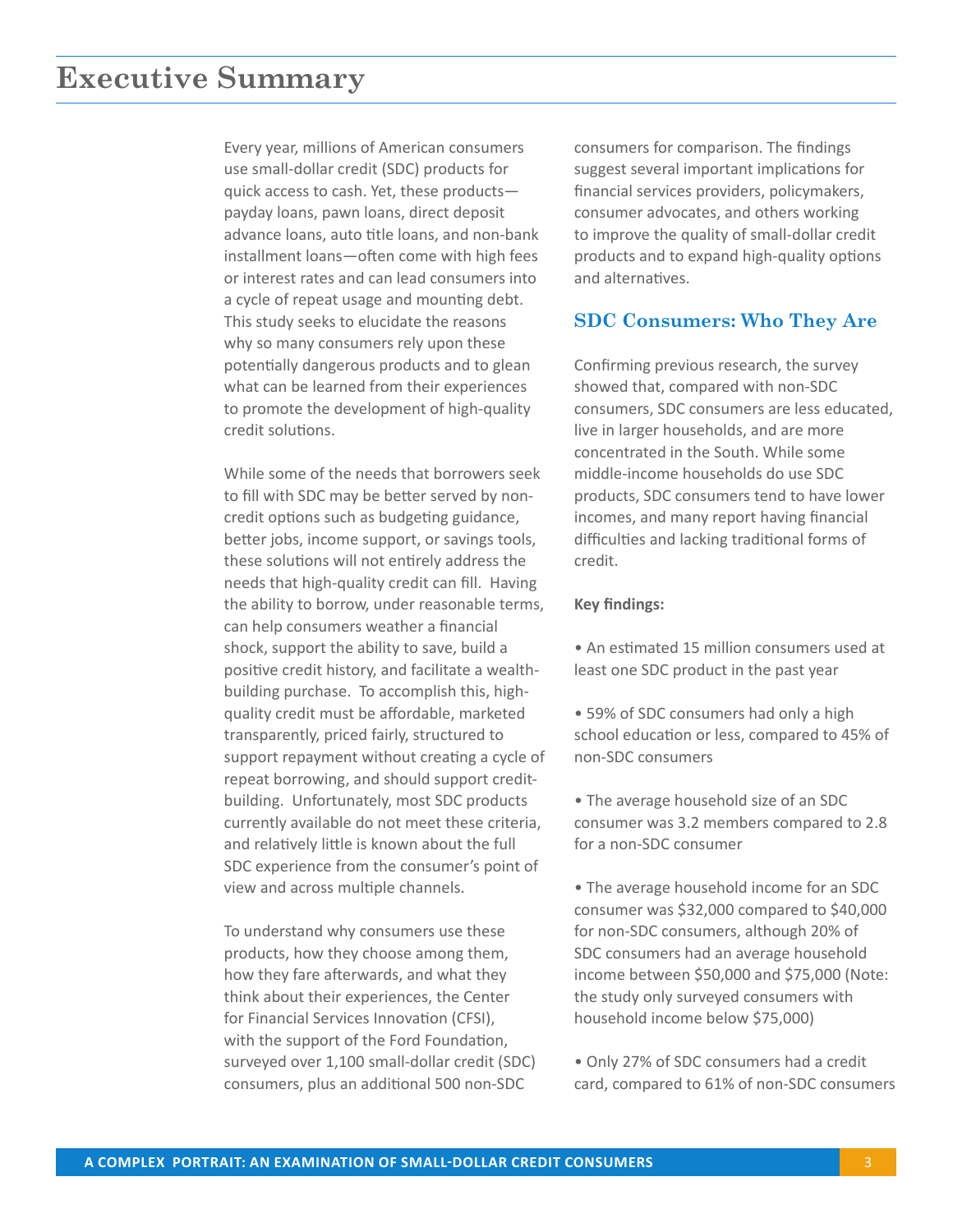## **SDC Consumers: How They Decide**

Consumers use a variety of SDC products for different reasons. Some use SDC products to fill consistent gaps between expenses and income; some use them to meet cash flow problems where bills and paychecks are misaligned; and others use them in response to an unexpected event, such as a job loss or car repair. Notably these findings differ significantly depending on if the consumer is using a very short-term credit product (payday, pawn, and deposit advance) or a short-term credit product (nonbank installment loans and auto title loans). Consumers prioritize speed and access in choosing SDC products, in addition to price, suggesting a degree of urgency in the decision to borrow. In many cases, consumers chose SDC products over non-SDC options, such as credit cards, overdraft, and loans from friends and family.

## **Key findings:**

• The top 3 uses for an SDC product included: utility bills (36%), general living expenses (34%), and rent (18%) (Note: respondents could select multiple answers)

• The top 3 reasons for funds shortage included: living expenses consistently more than income, bill or payment due before paycheck, and unexpected events such as emergency expenses or income drops (Note: respondents could select multiple answers)

• Users of very short-term loans were almost twice as likely as users of short-term loans to borrow for routine expenses like utility bills (42% versus 28%) or general living expenses (41% versus 20%)

• In addition to borrowing, SDC consumers also reported cutting back on their general spending (43%) and going without something they need (40%) in order to address their cash shortage

• While 66% of SDC consumers had no savings, more than half of those that did have savings chose not to use it all and relied on credit instead

• The top 3 loan attributes that mattered most to SDC consumers were: quick access to money, ability to qualify, and clear terms

## **SDC Consumers: How They Fare**

Although experiences varied significantly, many SDC consumers struggled with repeat usage, particularly users of payday and pawn loans who were often in debt for a considerable part of the year due to the high levels of repeat borrowing. There is a strong connection between both loan-to-income ratio and credit need and the likelihood of rolling over, extending, or refinancing a loan, suggesting a need for sound underwriting.

### **Key findings:**

• When asked about their most recent loan, nearly 40% of payday and pawn borrowers report not paying back their original loan when it first came due; of those who did rollover or extend their loan, payday users averaged 5.1 rollovers and pawn users averaged 2.4 loan extensions

• When looking across the entire year, payday borrowers took out an average of 11 payday loans or extensions, remaining in debt for approximately 150 days out of the year; pawn loan borrowers took out an average of 7 pawn loans, remaining in debt for approximately 200 days out of the year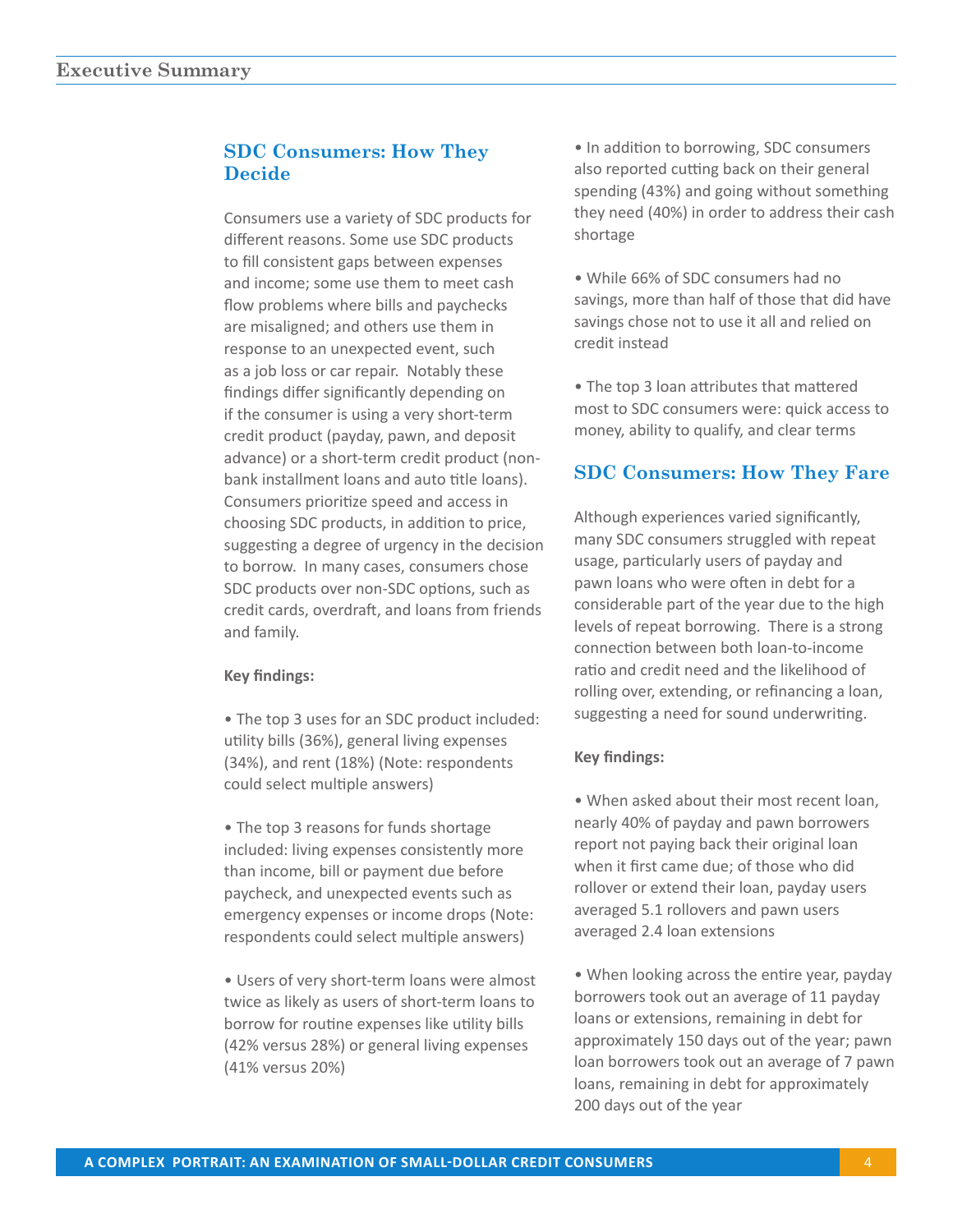• 24% of installment loan users and 29% of auto title loan users did not repay their loan on its original terms, with those consumers averaging approximately 3 refinances each

• 35% of deposit advance borrowers reported using the product again the next month

• Regression analysis revealed two factors highly correlated with repeat loan usage: 1) The ratio of loan size to income, and 2) When consumers stated that their need for credit came from a consistent shortfall of income relative to expenses

## **SDC Consumers: What They Think** with speed, convenience, and accessibility

While a slight majority of SDC customers reported a satisfactory experience, a significant number reported quite negative experiences. Within the products considered, payday loans and auto title loans received the lowest ratings and deposit advance received the highest.

#### **Key findings:**

- 30% of SDC consumers reported the loan costing more than expected
- 27% of SDC consumers reported the loan taking more time than expected to repay

• Of all SDC products, only deposit advance had a slight majority of consumers (53%) reporting they would use the product again without hesitation

• 22% of payday and auto title loan users said that they would not use the product again

## **A Complex Portrait**

The overall picture that emerges from our research illustrates the sheer diversity and complexity of needs, choices, and experiences faced by SDC consumers.

#### **Key implications of our research:**

• Many consumers would benefit from a multiplicity of safe, affordable, high-quality credit products and tools designed to meet different needs for different people, while for some consumers, the best long-term solution may not involve credit at all

• In order to meet consumer needs safely, high-quality credit solutions will need to balance affordability and sound underwriting

• High-quality credit can play a role in consumers' lives alongside (and possibly linked to) savings

• Underwriting based on the ability to repay and understanding of consumer need will be critical to preventing repeat usage

• Strong consumer protections and innovation in high-quality credit will both be necessary to better address the struggles and needs of SDC consumers

The opportunity and need are great to improve the marketplace for high-quality small-dollar credit products. Well-designed products have the potential to help consumers turn a moment of crisis into an opportunity to improve their financial well-being. Keeping the needs, perspectives, and experiences of borrowers at the forefront of the dialogue on small-dollar credit is critical to moving the marketplace in a direction where such highquality products go from aspiration to reality.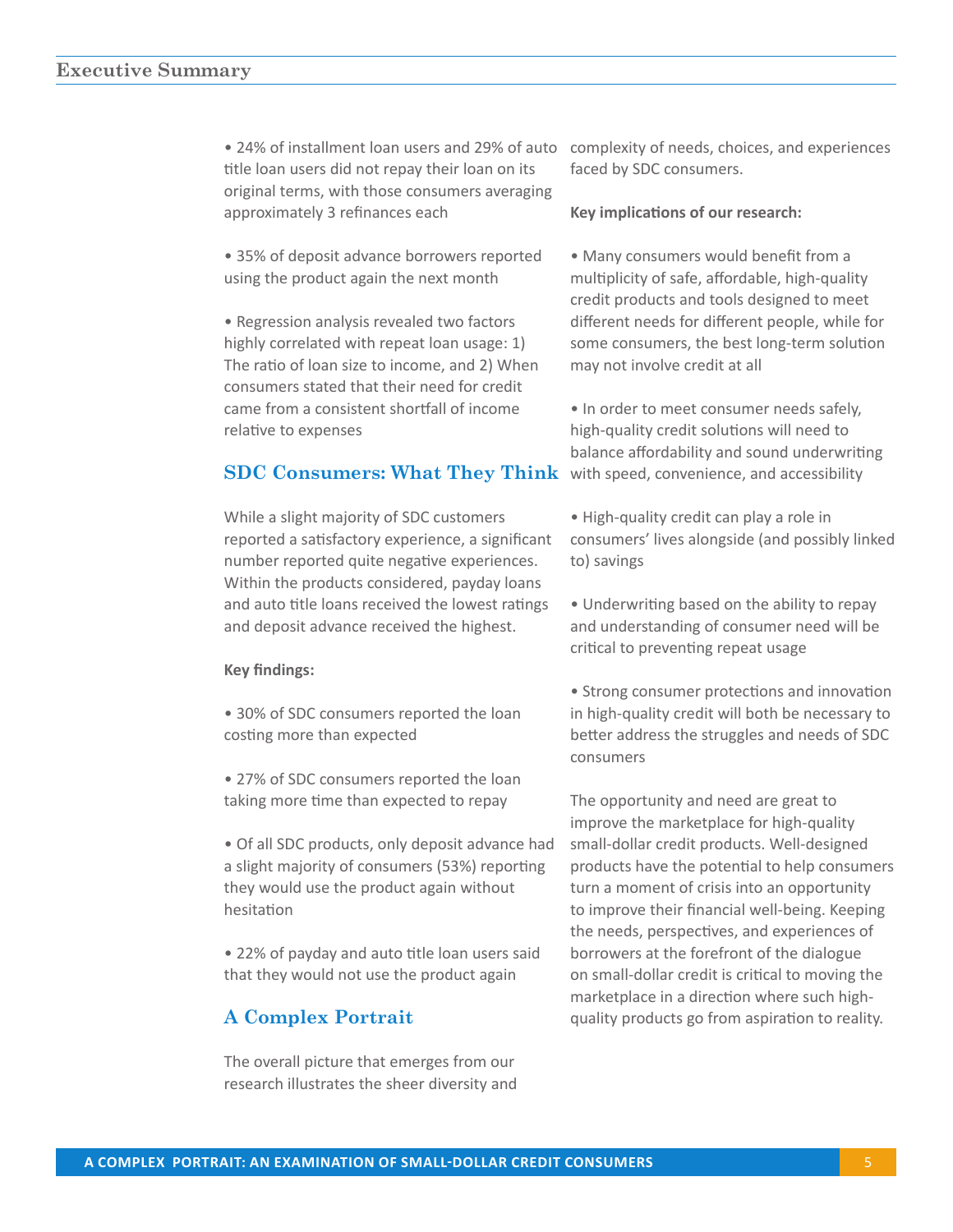## **Introduction**

Every year, millions of American consumers use small-dollar credit (SDC) products for quick access to cash. Yet, these products payday loans, pawn loans, direct deposit advance loans, auto title loans, and non-bank installment loans—often come with high fees or interest rates and can lead consumers into a cycle of repeat usage and mounting debt. This study seeks to elucidate the reasons why so many consumers rely upon these potentially dangerous products and to glean what can be learned from their experiences to promote the development of high-quality credit solutions.

Previous CFSI research has shown that SDC consumers typically borrow for a variety of reasons: to pay bills, cover basic living expenses, pay for an unexpected expense, or make up for a drop in income.<sup>1</sup> These findings can be interpreted in different ways. They suggest that some SDC consumers may have too little income to cover their expenses and that they might benefit from better jobs or stronger income supports. Other consumers may have sufficient income but could potentially reduce their need to borrow with greater budgeting guidance to manage their day-to-day finances. The numbers also make it clear that increased savings could help many households weather disruptions in earning power or fund major purchases without taking on costly debt.

For several reasons, however, income supports, budgeting guidance, and additional savings will not entirely fill the need for highquality credit. First, unexpected emergencies and unplanned expenses will occasionally surprise even those who are well prepared. Second, well-structured credit can indirectly support the ability to save by enabling a person to fund short-term spending without dipping into longer-term savings. Finally,

borrowing can help build a positive credit history, a critical financial asset in its own right, since credit scores can affect decisions to hire employees, rent apartments, set insurance rates, and, of course, offer more traditional forms of credit that can facilitate a wealth-building purchase, such as a home.

To meet the genuine credit needs of consumers, small-dollar credit must be high quality. That is, it must be marketed transparently and priced fairly. It must be affordable and structured to support repayment—without creating a cycle of repeat borrowing or "rolling over" of the loan—and should support credit-building.

Unfortunately, the vast majority of SDC products currently available do not meet these criteria. And, while there is a great deal of information available about the national volume of payday loans and the dangers of overuse, relatively little is known about SDC usage from the consumers' point of view and across multiple products. To better serve SDC consumers, we need deep consumer knowledge that can help providers develop new and better products and encourage policymakers to pursue solutions that safely meet borrowers' needs.

With these goals in mind, the Center for Financial Services Innovation (CFSI), with funding from the Ford Foundation, has conducted a multi-stage consumer research project to examine the needs, decisions, and experiences of SDC consumers. This report represents the first publication of that research, a quantitative examination of a nationally representative sample of over 1,100 consumers of SDC products. We sought to better understand who these consumers are, what precipitates their use of credit, how they shop and choose among different credit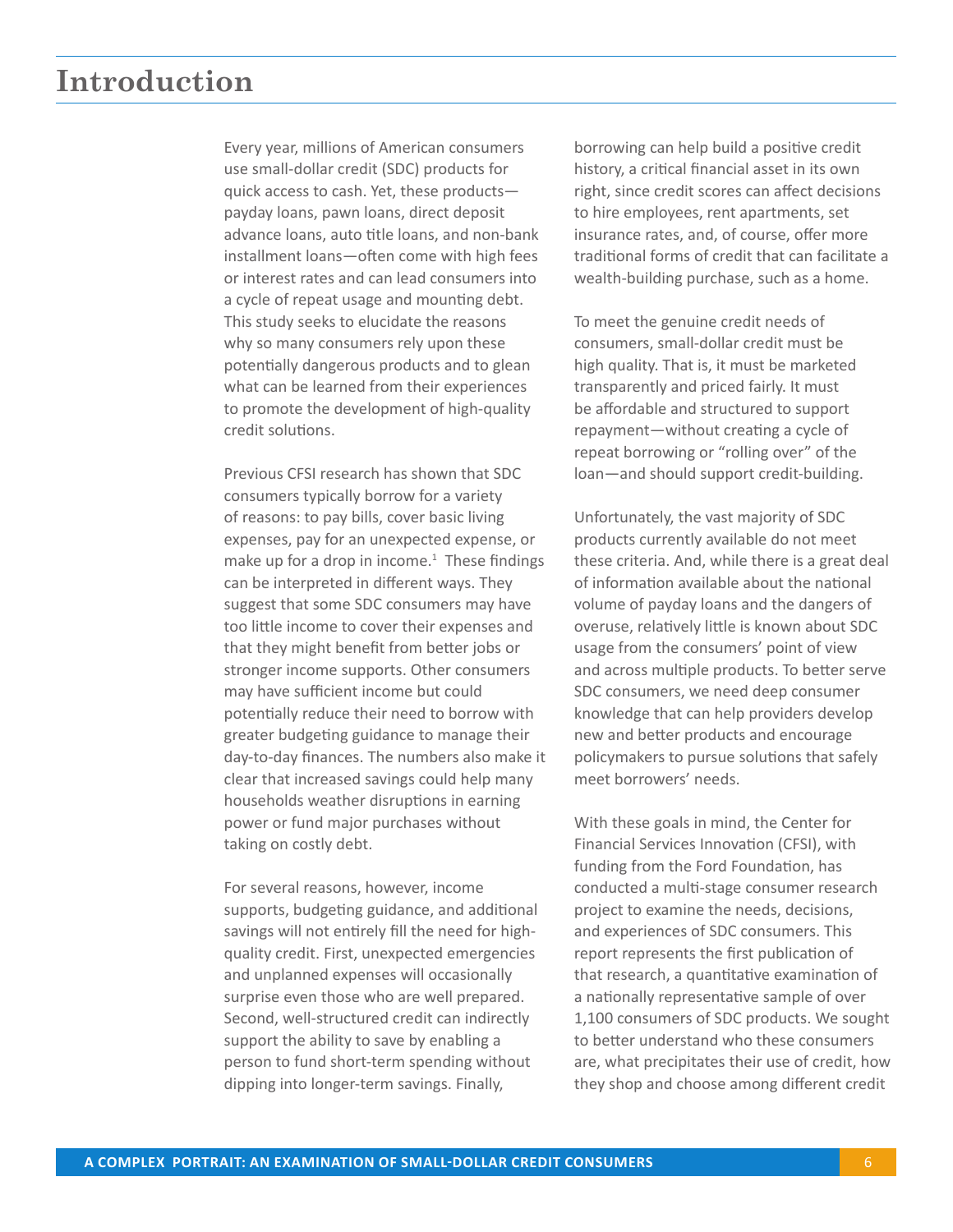products, what happens as they use these products, and how they fare in the end.

The research reveals a complex variety of SDC needs, products, and experiences. The data here is organized around key themes, some of which corroborate earlier knowledge of SDC consumers, and others that shed new light. We hope that this research contributes to a nuanced conversation regarding smalldollar credit and inspires the marketplace to produce the variety of safe, affordable, highquality credit products that consumers need and deserve.<sup>2</sup>

## **Study Methodology**

This report is based on online research conducted by GfK between January 5 and January 27, 2012. Survey respondents were randomly sampled from GfK's KnowledgePanel, which is statistically representative of the U.S. population, of adults ages 18 and over with household incomes below \$75,000 (see the appendix for more information on representativeness within KnowledgePanel).<sup>3</sup>

An "SDC consumer" (N=1,121) was defined in this survey as a person who has used a payday loan, pawn loan, direct deposit advance, auto title loan, or non-bank installment loan of \$5,000 or less at least once in the past 12 months. These respondents received the entire questionnaire, which included questions about their overall credit usage across multiple products, followed by a series of questions about one recent loan experience with a specific product. To serve as a comparison, we also surveyed "non-SDC consumers" (N=500), who are defined by having used at least one of several traditional credit options, such as a credit card or personal loan from a bank (see appendix for

full list), and no SDC products in the past 12 months. These consumers were only asked questions about their overall credit usage.

The margin of error for the overall SDC sample is +/- 4%. All statistical testing of proportions and means was conducted at the 95% confidence level, and all subgroup findings are representative of that subgroup. Any comparisons made between subgroups (e.g., SDC consumers versus non-SDC consumers) within the text of this paper are statistically significant. Data in the tables and charts is reported as received and may be directional but not statistically significant when comparing among subgroups.

## **Overview of SDC Products Examined**

In selecting the small-dollar credit products for our survey, we considered nontraditional products used primarily by credit-constrained consumers. We also chose not to include credit products with specified uses for loan funds, such as rent-to-own credit and subprime auto loans. Instead, we focused on products that provide funds the consumer may use at his or her discretion. We examined the following products:<sup>4</sup>

**Payday loans**: Loans of generally \$300–\$500 with full repayment due two weeks after the date of the loan. Payday loans come with a flat borrowing fee, typically between \$15 and \$20 per \$100 borrowed. When the loan is made, lenders typically obtain a post-dated check for the amount of owed principal and fees or receive electronic access to a customer's checking account. If the loan is not repaid at maturity, the lender has the option to cash the check or withdraw from the account as a means of repayment.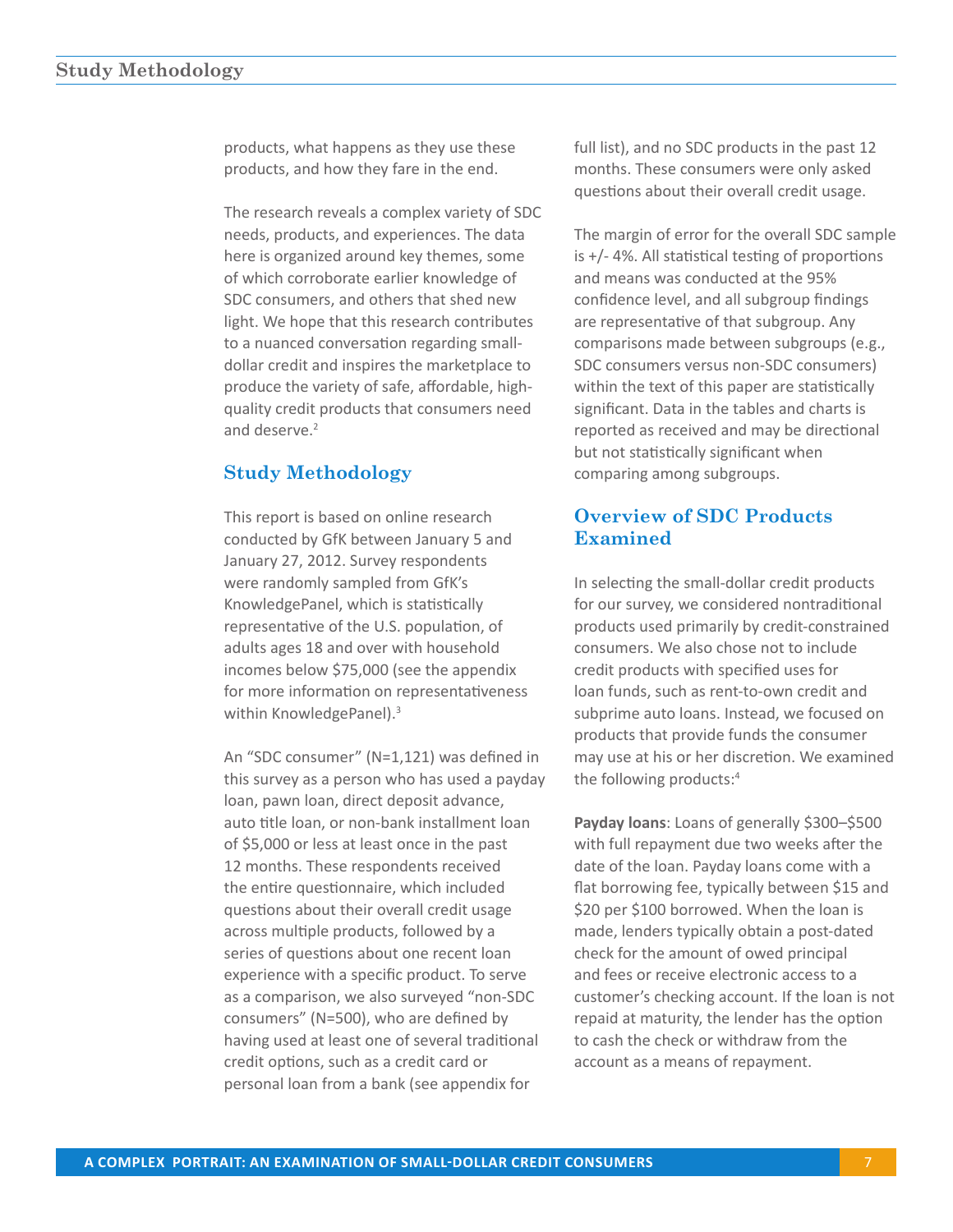**Pawn loans**: Loans of typically a few hundred dollars or less with a maturity of around 30 days and a borrowing fee of approximately 20% of the loan's value. The loans are secured by physical items such as jewelry or electronics that customers provide to lenders when the loan is made. If the loan is not repaid, the lender may sell the item.

Direct deposit advance:<sup>5</sup> Loans or advances offered as add-ons to checking accounts. These products allow customers to borrow against a credit line—typically \$500 to \$1,000—with funds transferred to their transaction account and repaid via an automatic deduction when they receive their next direct deposit payment. Customers are typically charged a flat borrowing fee of \$7.50-\$10 per \$100 loaned.<sup>6</sup>

**Installment loans**: Loans ranging from several hundred to several thousand dollars offered by nonbank providers and repaid in a series of installments. The length of the

loan repayment fluctuates depending on the amount borrowed and borrower preference but is typically 6 to 18 months. Borrowers are charged periodic interest over the life of the loan, with annual interest rates ranging from 20% or 30% for larger, longer loans to over 200% for smaller, shorter loans.<sup>7</sup>

**Auto title loans**: Loans offered by nonbank providers and secured by the title to a used car. Borrowers keep the car during the loan term, but lenders may take possession of it if the borrower defaults. Loan sizes are typically near \$1,000 but can range from a few hundred dollars to over \$2,500, depending on the value of the borrower's car and state regulations. Borrowing fees are typically in the range of 10% to 25% of the loan value per month. Traditionally, loans have been structured as one-month loans with a single repayment, but many lenders offer longerterm loans through installment repayment plans, interest-only repayment plans, or openend lines of credit secured by auto titles.<sup>8</sup>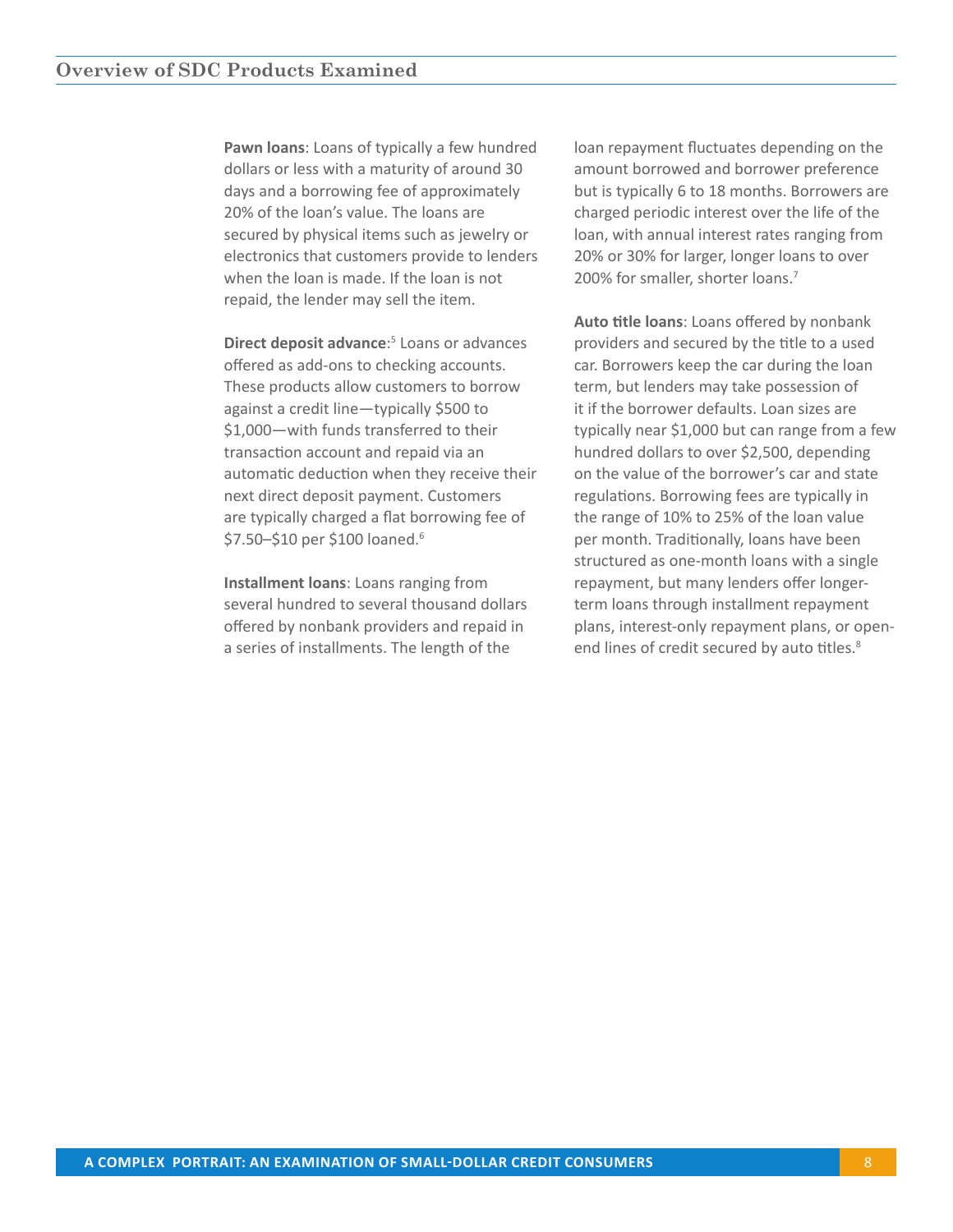## **SDC Consumers: Who They Are**

Based on our results, over 13 million consumers, with household incomes below \$75,000, used an SDC product at least once in the previous 12 months prior to taking our survey.<sup>9</sup> Although we did not survey consumers with above \$75,000 in household income, we estimate that there are approximately 15 million SDC consumers across the entire income spectrum.<sup>10</sup> The information respondents provided about their backgrounds and financial situations help to paint a picture of SDC borrowers and their financial challenges. Select demographic data from the survey appears in *Table 1: Demographics of SDC Consumers*.

In terms of demographics, SDC consumers stand out in several significant ways. First, they are less educated as a whole than non-SDC consumers and the overall population. Particularly given current economic

conditions, less education can mean lowerpaying jobs, less stable work, and a greater likelihood of experiencing an unexpected drop in income. In 2011, the unemployment rate among those with less than a high school diploma was 14.1%, drastically higher than the rates of 9.4% for those with a high school diploma and 4.9% for those with a bachelor's degree or even more education.<sup>11</sup>

SDC consumers are highly concentrated in the South, where there is also a greater concentration of unbanked and underbanked consumers.<sup>12</sup> African-Americans are also highly overrepresented among SDC consumers. Users of SDC products live in slightly larger households. More specifically, SDC households tend to have more children than non-SDC households (averaging 1.01 children/household, compared with an average of 0.71 children), which could place additional pressure on their finances.

|                                    |                      |                          | <b>Overall</b>            |
|------------------------------------|----------------------|--------------------------|---------------------------|
|                                    | <b>SDC Consumers</b> | <b>Non-SDC Consumers</b> | Population <sup>(1)</sup> |
| <b>Education</b>                   |                      |                          |                           |
| % with Bachelor's Degree or Higher | 10%                  | 23%                      | 18%                       |
| <b>Region</b>                      |                      |                          |                           |
| Northeast                          | 8%                   | 18%                      | 17%                       |
| Midwest                            | 21%                  | 24%                      | 22%                       |
| South                              | 50%                  | 35%                      | 39%                       |
| West                               | 21%                  | 24%                      | 22%                       |
| <b>Household Size (Mean)</b>       | 3.2                  | 2.8                      | NA.                       |
| Race/Ethnicity                     |                      |                          |                           |
| White, Non-Hispanic                | 46%                  | 64%                      | 63%                       |
| African-American, Non-Hispanic     | 29%                  | 11%                      | 14%                       |
| Other, Non-Hispanic                | 6%                   | 7%                       | 6%                        |
| Hispanic                           | 20%                  | 18%                      | 17%                       |

**Table 1: Demographics of SDC Consumers**

*1) Statistics from March 2011 Current Population Survey (conducted by the Bureau of Census for the Bureau of Labor Statistics)*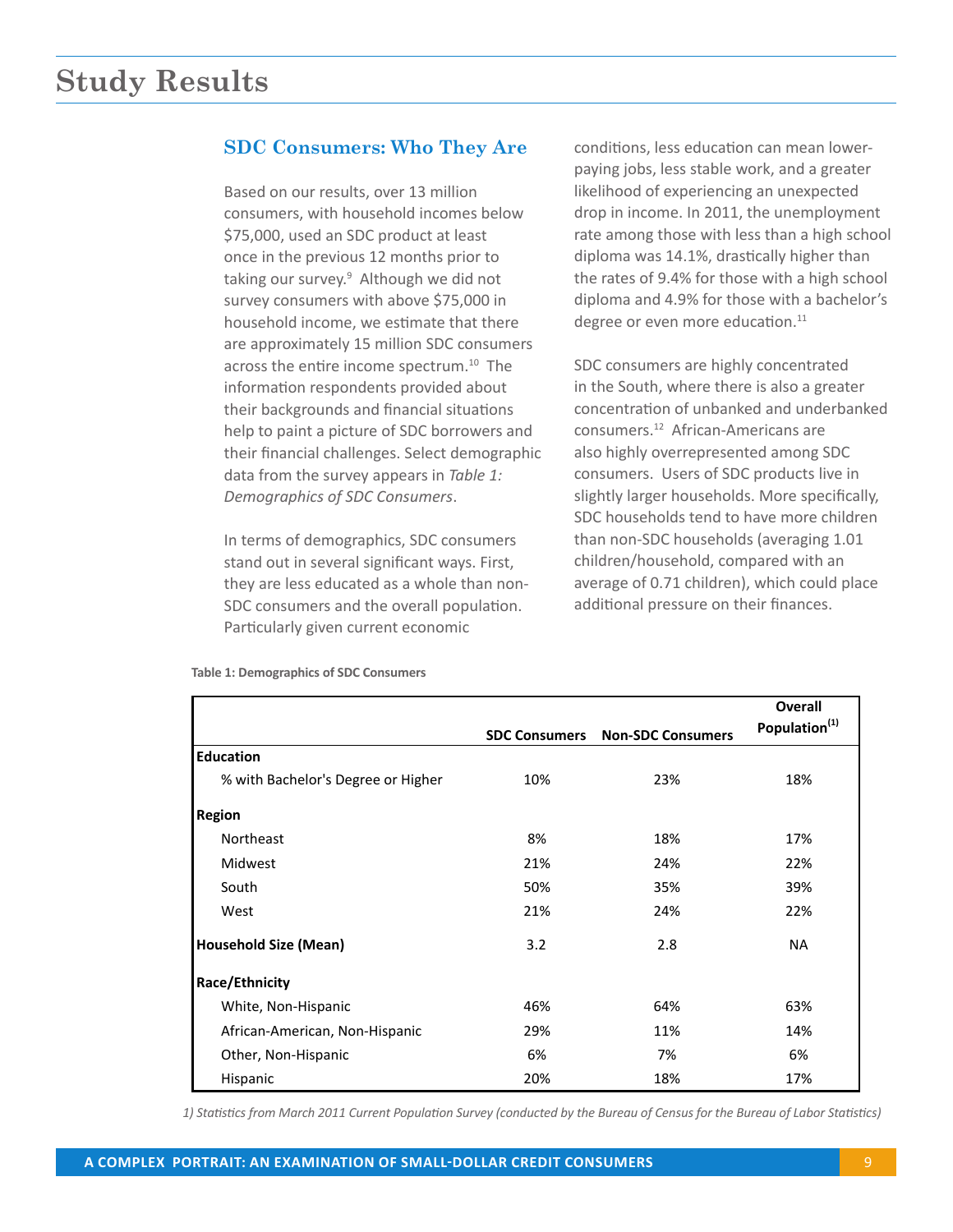#### **SDC Consumers' Financial Position**

Information on respondents' financial situations provided greater insight into why consumers might use SDC products. First, these consumers tended to have belowaverage incomes, with annual household income averaging approximately \$32,000, compared with nearly \$40,000 for non-SDC consumers.<sup>13</sup> Fewer dollars coming in can make it harder to save and means a smaller cushion for dealing with occasional spikes in monthly expenses, leading some households to borrow to fill the gap.

At the same time, consumers with larger incomes are hardly immune from the circumstances that can lead to SDC use, as demonstrated in *Chart 1: Distribution of Income for SDC and Non-SDC Consumers*.

Approximately 20% of SDC consumers in our survey population had annual incomes between \$50,000 and \$75,000, meaning they make more than the median annual income of all American households.<sup>14</sup> While we surveyed only consumers with annual incomes below \$75,000, other research has shown that households with higher incomes also use SDC products, albeit at

smaller rates.<sup>15</sup> Thus, the need for highquality options extends beyond low-income consumers to reach a broader range of American families.

Many SDC consumers reported financial difficulties. Nearly 45% of respondents perceived their personal financial situation to be "poor," a significantly higher portion than the 27% of non-SDC consumers who rated their situation that way. Perhaps as a consequence of or a contributor to their challenging financial situation, SDC consumers also tended to borrow more frequently than their counterparts. On average, they reported taking out 6.5 loans of under \$5,000 in the past year, almost twice as many as the average 3.8 among non-SDC consumers.16 SDC consumers also tended to use a wider variety of loans, averaging 2.1 different borrowing options, compared with 1.4 for non-SDC consumers.

Though they borrow more frequently, SDC consumers often have less access to traditional options when choosing credit products. In particular, they are often saddled with a poor or damaged credit profile that makes more traditional credit products inaccessible. Of those SDC consumers claiming



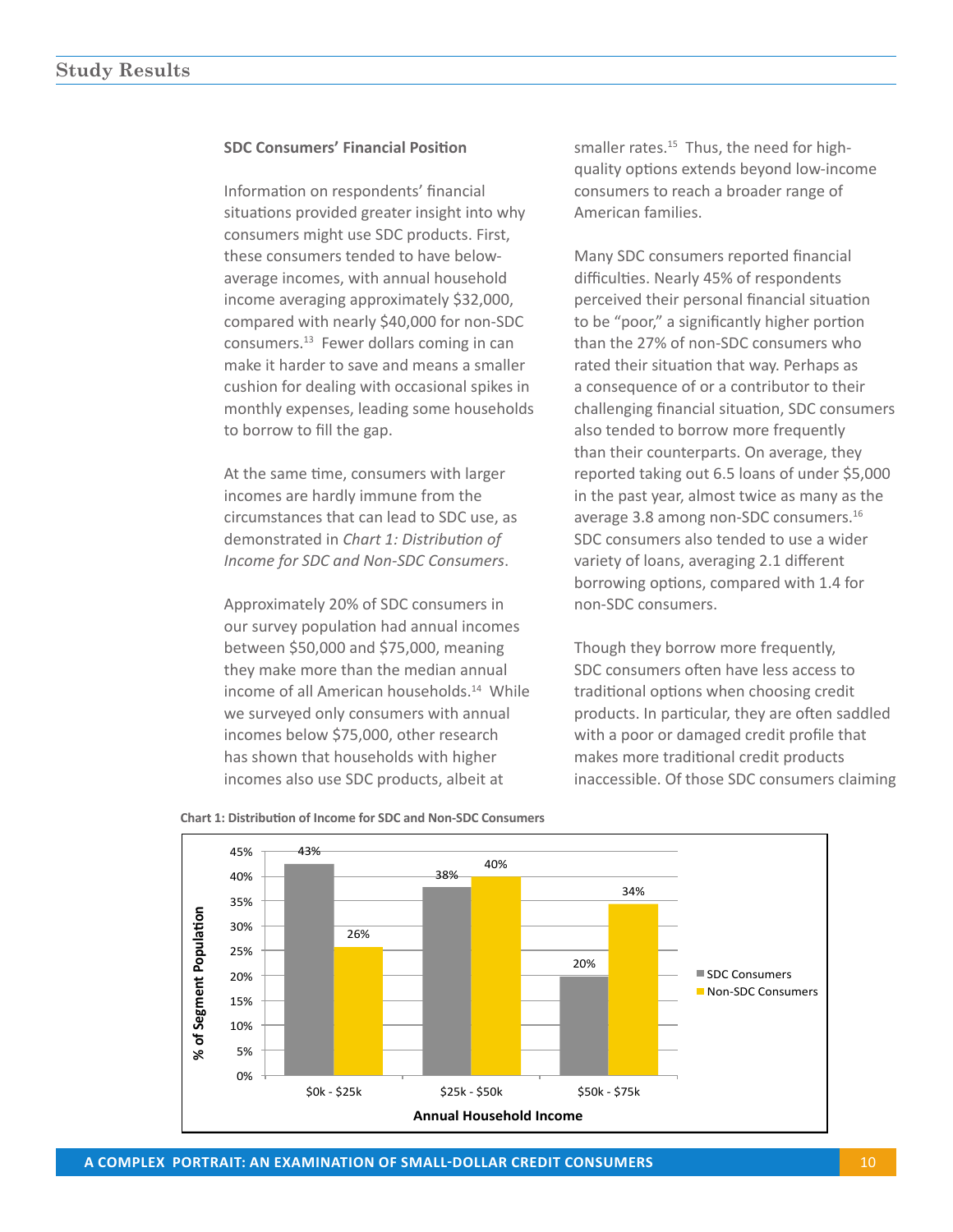they knew their credit score, 54% rated their credit as either a 1 or a 2 on a scale of 1 to 5 (1 being "poor," 5 being "excellent"). $17$  Given this tendency toward poor credit, it is not surprising that only 27% of SDC consumers reported having a credit card, compared with 61% of non-SDC consumers. Why those SDC consumers with access to a credit card still used an SDC product is an important question explored later in this paper.

In total, our survey data indicates SDC consumers face many challenges. Relative to non-SDC consumers, they tend to be less educated, with lower incomes and larger families. These attributes can challenge financial stability and put pressure on their financial lives. While households who face these conditions find themselves borrowing more frequently than those who don't, they are less likely to have access to traditional credit offerings.

## **SDC Consumers: How They Decide**

We also sought to explore how SDC consumers decide to borrow and how they go about choosing the most suitable product. To learn more about the decision process, we asked SDC consumers to recall the last time they had used one of the five SDC products included in our survey. We then probed for considerations that had led to their choice.

In analyzing the responses, we recognized a distinct segmentation among the five products. Some are very short-term products—payday, pawn, and direct deposit advance loans—all of which are relatively small (typically under \$1,000) with repayment scheduled within a period of two weeks to two months in the form of a single payment. Others are short-term products—installment and auto title loans $18$  -which are frequently



#### **Chart 2: Use of SDC Loan Funds**

*\*Respondents could select up to three options. Additional information on the question provided in the appendix.*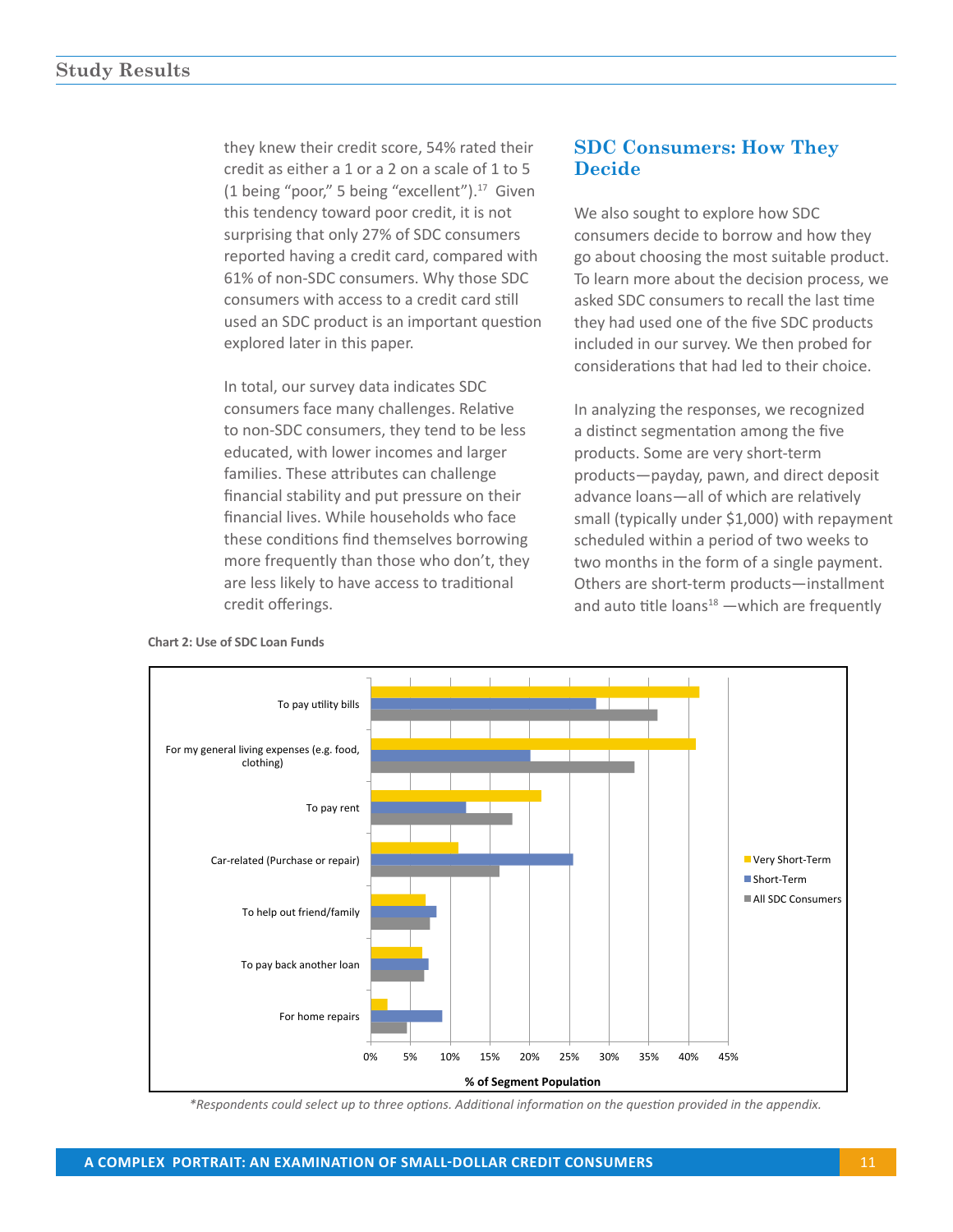much larger (at or above \$1,000) and are often repaid in installments over longer periods of time, from several months to more than a year. Likely because of the differences between the two classes of loans, SDC consumers view and use them in distinct ways. Consequently, we use the very shortterm/short-term distinction as a basis for organizing our findings.

At the core of the decision process are the circumstances that created the need for SDC consumers to borrow. That is, what did they need money for and why did they need to borrow to get it? To answer the first question, *Chart 2: Use of SDC Loan Funds* shows the distribution of uses for the borrowed funds.

Across all SDC borrowers, the main uses for borrowed funds related to managing recurring expenses such as utility bills, rent, and food. These borrowers used credit to meet day-today household obligations. However, different

patterns emerged when comparing reasons for borrowing between very short-term and short-term products. Users of very shortterm products were more likely to use them for routine expenses. Approximately 42% of users borrowed to pay utility bills, and 41% borrowed for general living expenses such as food and clothing. By contrast, users of short-term products were less likely to use such loans for routine expenses (28% for utility bills, 20% for general living expenses) but were significantly more likely to borrow to cover larger and less regular purchases or expenses, such as the purchase or repair of a car (26% for ST versus 11% for VST) and home repairs (9% for ST versus 2% for VST).

To get to the root of the problem, we then explored why SDC consumers needed to borrow in the first place. Why did they lack necessary funds to manage household expenses or meet larger, less frequent needs? The answer offers insight into whether and

#### **Chart 3: Reason for Fund Shortage Precipitating SDC Use**



*\*Respondents could select up to three options. Additional information on the question provided in the appendix.*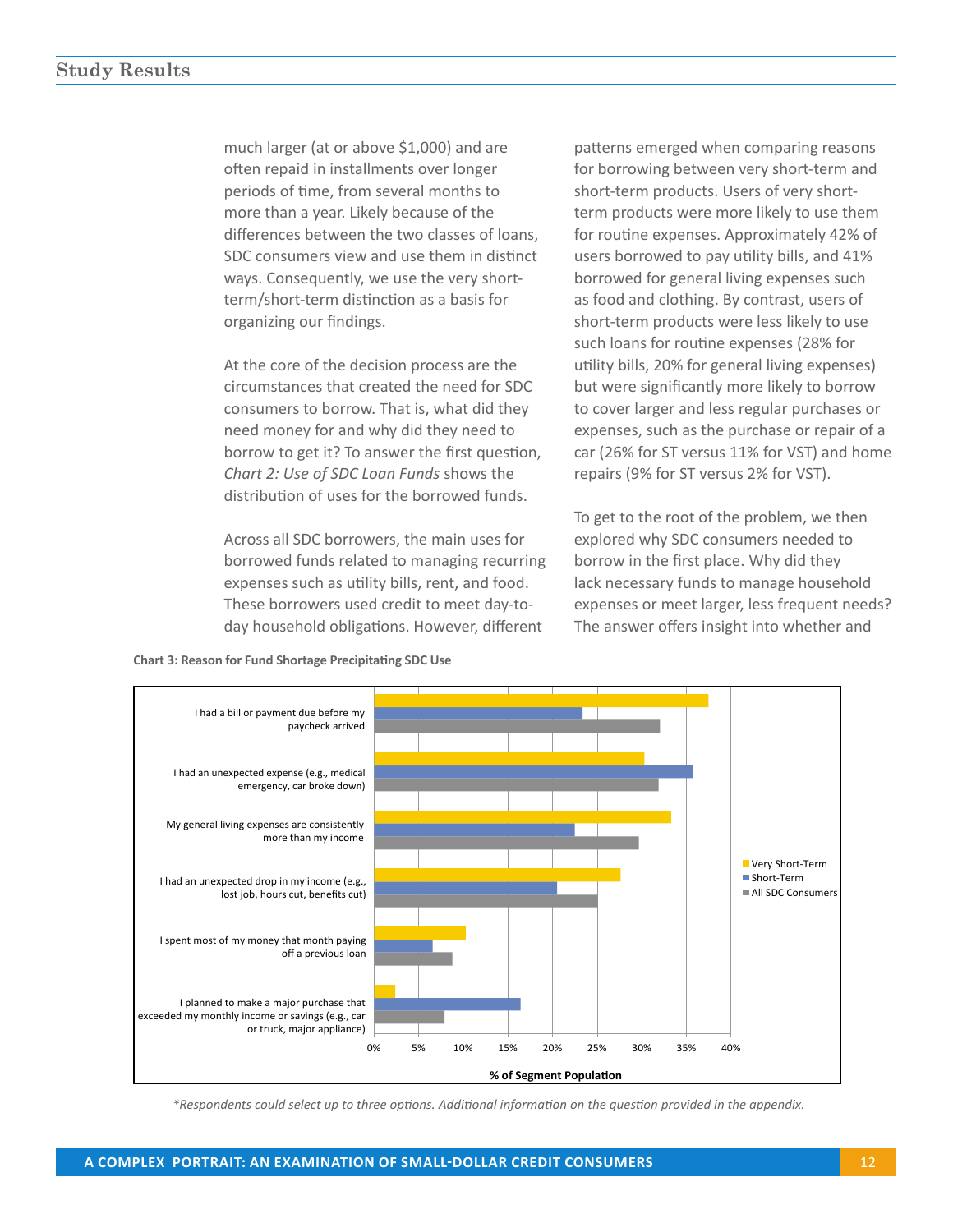when credit can be a beneficial option. *Chart 3: Reasons for Fund Shortage Precipitating SDC Use* summarizes responses to the question of why respondents needed to borrow to meet their obligations.

Perhaps most troubling was that nearly 30% of all SDC consumers reported borrowing because their expenses consistently outweighed their income. Instead of using credit to overcome a temporary shortage of funds or support a large purchase, they seem to be on an unsustainable path by attempting to supplement their income with credit. Without having the money in their budget to repay the loan, these borrowers risk falling into the cycle of debt, much like the 9% of SDC consumers who reported borrowing because they spent most of their money repaying a previous loan.

A bill or payment due before a paycheck arrived (32% of all SDC consumers) was another common problem. In this case,

**Chart 4: Steps Taken in Addition to Borrowing**

borrowers were more likely to turn to very short-term credit than short-term (38% of VST users versus 23% of ST users). These data points paint the picture of households using payday, pawn, and direct deposit advance loans to manage bills within the context of their ongoing financial lives. Borrowers who reported this problem may be using credit to adjust for misaligned timing of their income and expenses.

Two other reasons for a cash shortage related to unexpected events— either an expense (32% of all SDC consumers) or a drop in income (25%). The change in their cash flow either temporary or permanent—left these consumers short of the money they needed. In these situations, consumers appeared to find very short-term and short-term products both useful.

As expected, short-term users were more likely to borrow to support a major purchase (16% of ST users versus 2% of VST), suggesting



 *\*Respondents could select multiple options. Additional information on the question provided in the appendix.*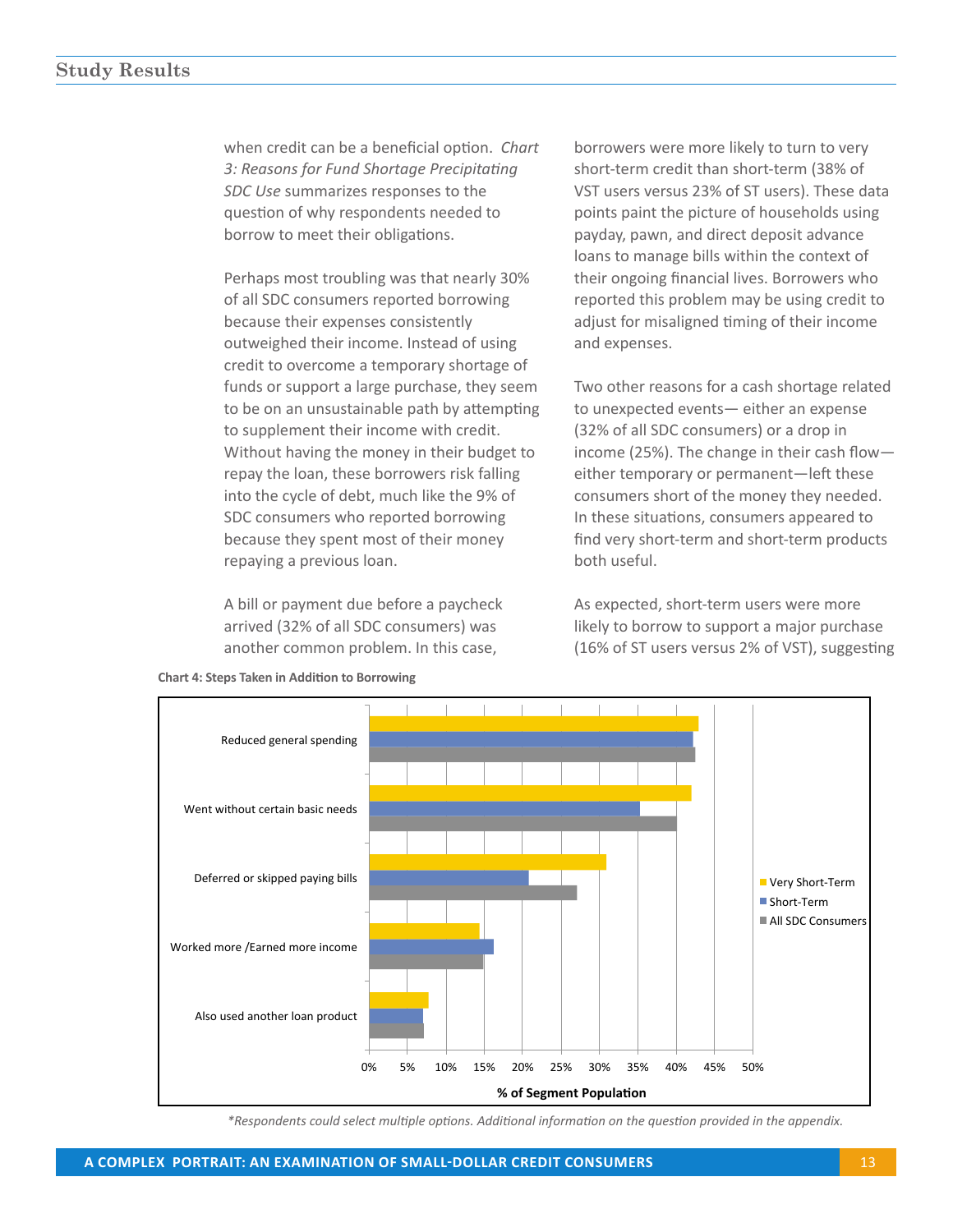that the loans were used to cover a large but infrequent expense.

As expected, Short-Term users were more likely to borrow to support a major purchase (16% of ST users versus 2% of VST), suggesting that the loans were used to cover a large but infrequent expense.

#### **Consumer Strategies after Making the Decision to Borrow**

While survey respondents ultimately chose to borrow, they also recognized that they might be able to handle their need for additional money in some other way. Indeed, many reported taking additional steps to manage their situations. Their actions are depicted in *Chart 4: Steps Taken in Addition to Borrowing.*

In addition to borrowing, SDC consumers commonly reconciled their cash flow by cutting back on their general spending (43% of all SDC consumers) and going without something they need (40%). Very short-term users were significantly more likely than shortterm users to defer or skip paying bills (31% of VST users versus 21% of ST users), again suggesting that very short-term products are more often used to manage monthly expenses. A small segment—7% of all SDC borrowers—reported using an additional loan product to meet their need, suggesting either a larger need for credit or an inability to access a more suitable credit product.

The survey also revealed interesting insights into the way SDC consumers viewed and used savings in relation to their decision to borrow. *Chart 5: Use of Savings in Addition to Borrowing* outlines respondents' use of savings to compensate for their shortage of funds.





As might be expected, the majority of SDC consumers (66%) had no savings to make up for their shortage of funds. Of those borrowers with savings, 45% used all of their savings but found it was not enough to meet their immediate need. Interestingly, the remaining 55% (or 19% of all SDC consumers) either used only part of their savings or left their savings untouched. This raises the question of why they used expensive SDC products when they had money available. Were their savings earmarked for long-term goals or subject to withdrawal restrictions? Did behavioral biases or the desire for liquidity in case of an emergency influence their decision? Better understanding how borrowers view savings in relation to credit may reveal insights into how to effectively promote savings and reduce use of SDC products.

#### **Making the Product Decision**

After deciding to borrow, SDC consumers must also decide which product and provider they will use. To explore this decision, our survey asked borrowers to rate the importance of certain loan attributes to their decision, using a scale of 1-5 (1 being "Not Very Important" and 5 being "Extremely Important"). Average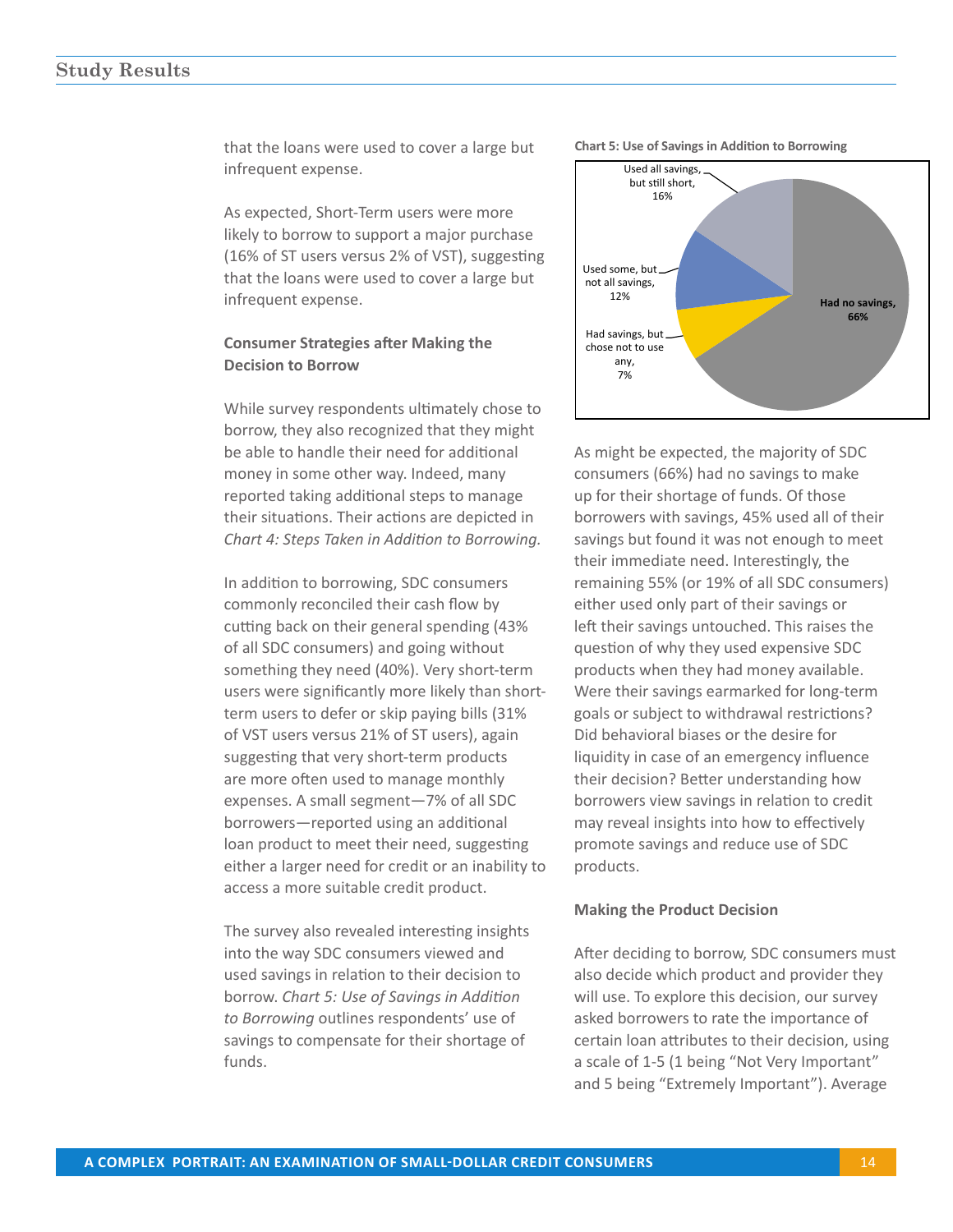**Table 2: Ratings of Loan Attributes**

|                                            |                          | <b>Average Rating (Scale of 1-5)</b> |                   |
|--------------------------------------------|--------------------------|--------------------------------------|-------------------|
| <b>Loan Attributes</b>                     | <b>All SDC Consumers</b> | <b>Very Short-Term</b>               | <b>Short-Term</b> |
| How quickly I can get the money            | 4.4                      | 4.4                                  | 4.4               |
| I can qualify for this loan                | 4.4                      | 4.4                                  | 4.5               |
| Clear terms/knowing exactly what I'll pay  | 4.3                      | 4.3                                  | 4.4               |
| Amount I can borrow                        | 4.2                      | 4.2                                  | 4.3               |
| Term or length of loan                     | 4.1                      | 4.0                                  | 4.2               |
| Easy to do/few forms                       | 4.0                      | 4.0                                  | 4.0               |
| Ability to pay back over multiple payments | 3.9                      | 3.7                                  | 4.3               |
| Fees                                       | 3.9                      | 3.8                                  | 4.1               |
| Feel comfortable/staff is friendly         | 3.9                      | 3.9                                  | 3.9               |
| Store location convenient                  | 3.8                      | 3.8                                  | 3.8               |

ratings for the top 10 attributes are listed in *Table 2: Ratings of Loan Attributes*.

As a whole, SDC consumers most valued the speed of delivery, accessibility, and clarity of terms associated with the loan products they used. Between the two loan classes, short-term users were more likely than very short-term users to place more importance on the length of the loan and the ability to repay it in multiple payments. However, speed and access were most important to users of both classes of loans. Although fees were important to borrowers (average rating of 3.9 out of 5), they were lower on the list of considerations. The importance of speed and access suggests a degree of urgency in borrowing decisions—borrowers most cared about their ability to get a loan and to do so quickly. SDC products cater to these preferences through fast delivery and low hurdles for credit approval.

When choosing a loan product, 69% of SDC consumers did not comparison shop among different providers of the same product. Such

consumers may have done so for a number of reasons. An urgent need for cash may have led some to accept the first loan they could get. Consumers may have viewed providers of a particular product as having relatively uniform pricing and terms, leaving little reason to shop around. Or some consumers may have had an existing relationship with a particular provider and returned for a subsequent loan. Further exploring why SDC consumers tend not to comparison shop may help to reveal ways that lenders with high-quality alternatives can attract SDC consumers.

In addition to investigating why borrowers chose a particular SDC product, the survey explored why they had not chosen other traditional forms of credit that may have been available. In particular, some may have had the option of borrowing from friends and family, overdrawing a checking account, or using a credit card. The top three responses given for not using each of these options appear in *Table 3: Top Three Reasons for Not Using Other Credit Options*.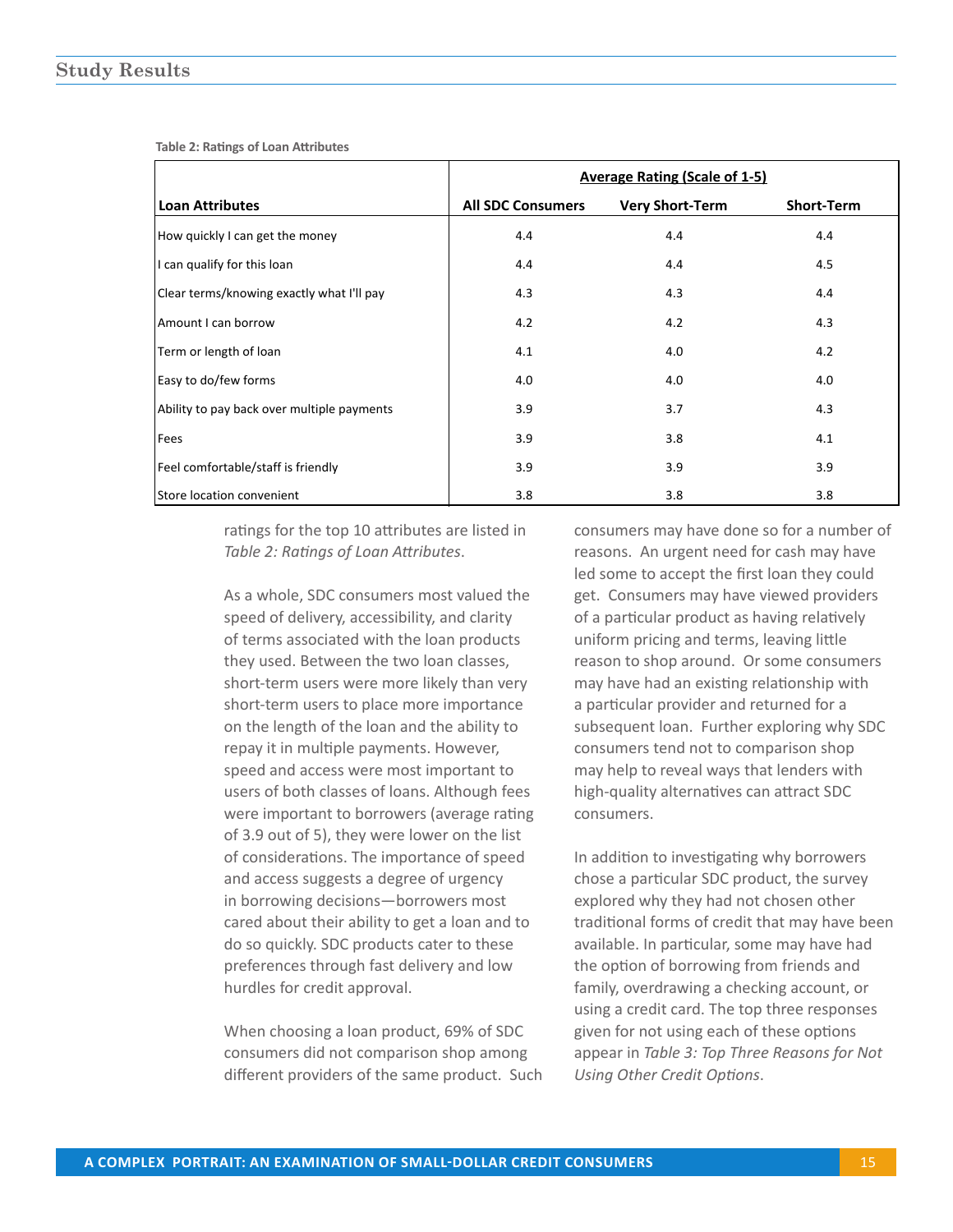| <b>Credit Card</b>                                     | <b>Overdraft</b>       | <b>Loans from Friends and Family</b> |
|--------------------------------------------------------|------------------------|--------------------------------------|
| I don't qualify (32%)                                  | Too expensive (25%)    | I did - in addition to SDC (21%)     |
| I maxed out or can no longer use this<br>product (19%) | Too inconvenient (17%) | Too inconvenient (20%)               |
| Too expensive (16%)                                    | I don't qualify (15%)  | Not offered near me (17%)            |

**Table 3: Top Three Reasons for Not Using Other Credit Options**

*\*Respondents could select multiple options. For additional information on the question, see the appendix.* 

SDC consumers rejected each of these options for different reasons. In line with their negative perceptions of their credit scores, many SDC consumers reported having difficulty either accessing or managing credit cards (32% responding "I don't qualify" and 19% responding "I maxed out or can no longer use the product"). Access was a lesser but still significant barrier to using overdraft, though cost was the primary reason (given by a quarter of SDC consumers) for not using it. Borrowing from friends and family appeared to be the most attractive of the three options, with 21% of SDC consumers saying they did so in addition to using an SDC product. However, issues of accessibility ("not offered near me") and convenience led many to refrain from such borrowing.

Overall, the survey shows the complexity of deciding to use an SDC product. A shortage of income, a problem with cash flow, or an unexpected shock can drive someone to borrow money. At the same time, SDC consumers do not rely solely on loans but often cut back on spending, tap into savings, or go without something they need in order to free up the money they need. Credit options that offer speed and accessibility are most important to them, but making loan decisions while under financial and time pressure could lead borrowers toward loans they might find difficult to repay.

## **SDC Consumers: How They Fare**

Next, we evaluated the outcomes of borrowing decisions to determine the degree to which SDC products can cause more harm than good. A central concern about SDC products is the risk that they can lead consumers into a cycle of debt. When consumers have trouble repaying, they may incur extensive fees from repeatedly extending or rolling over outstanding loans. Instead of helping them to overcome financial challenges, SDC loans can cause additional financial difficulties for consumers who are given loans they cannot afford.

### **Very Short-Term Loan Experiences**

We investigated loan experiences to gauge why and how often consumers manage loans successfully or struggle with repayment. Though this data was self-reported and responses were open to consumers' interpretation, we believe it helps to draw a clearer picture of the SDC loan experience. *Chart 6: Very Short-Term Loan Experience* includes key findings regarding a single loan experience for consumers of each of the very short-term products studied.

While a slight majority of pawn and payday borrowers repaid their loans on time, many appeared to have had difficulty in doing so,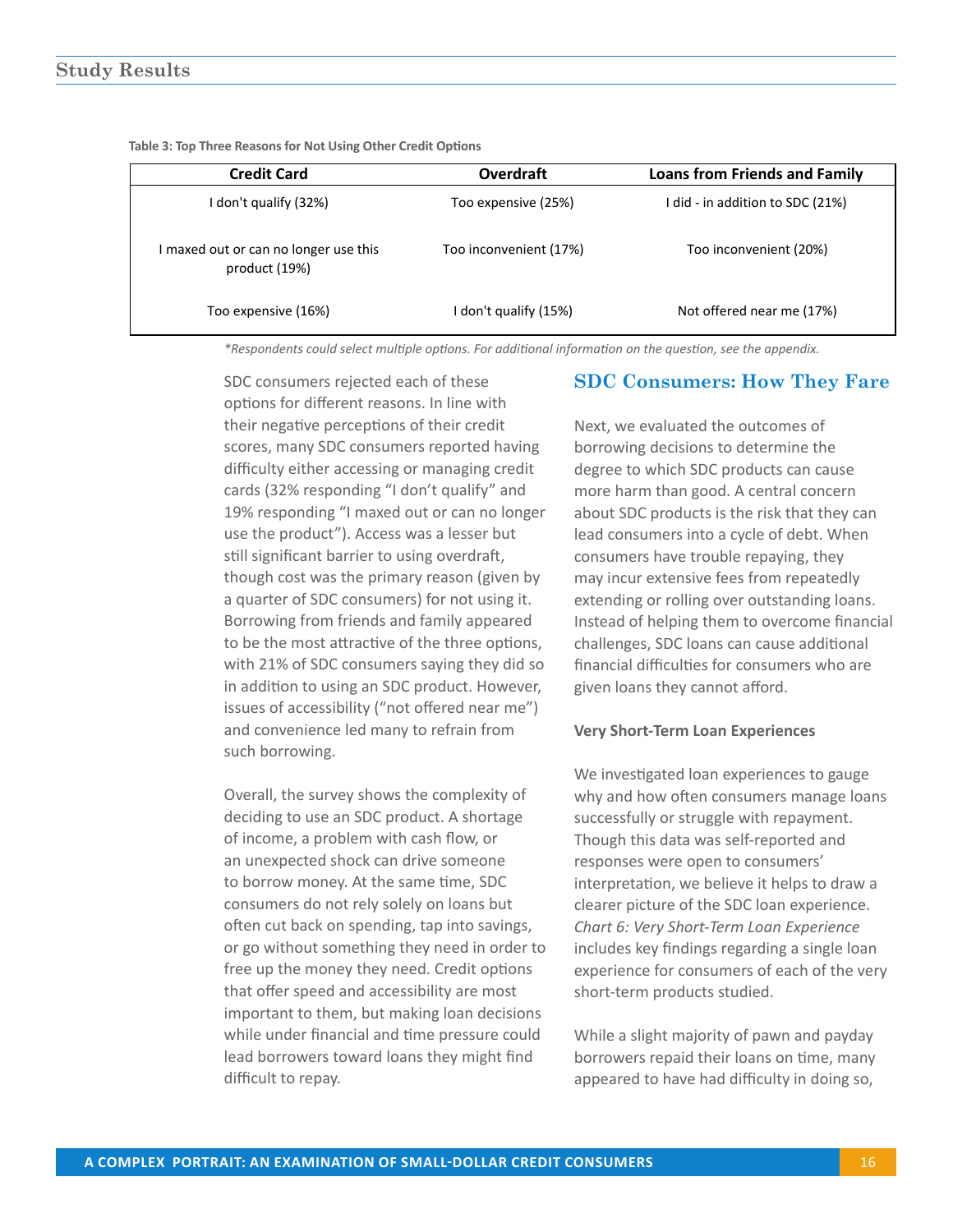**Chart 6: Very Short-Term Loan Experience**

| <b>PAYDAY LOANS</b>                                                      |     | <b>PAWN LOANS</b>                                                                                                                                       |     | <b>DIRECT DEPOSIT ADVANCE</b>                                          |            |
|--------------------------------------------------------------------------|-----|---------------------------------------------------------------------------------------------------------------------------------------------------------|-----|------------------------------------------------------------------------|------------|
| Did you pay the first loan off on time? [1]<br>$(n=305)$                 |     | Did you pay the first loan without overdrawing your<br>Did you pay the first loan off on time? [1]<br>checking account? $(1)$<br>$(n=255)$<br>$(n=130)$ |     |                                                                        |            |
| <b>No. 38%</b><br><b>Yes, 62%</b>                                        |     | No, 45% Yes, 55%                                                                                                                                        |     | No, 15%<br><b>Yes, 85%</b>                                             |            |
| If you DID NOT pay off the first loan on time:<br>$(n=117)$              |     | If you DID NOT pay off the first loan on time:<br>$(n=114)$                                                                                             |     | If you overdrew your account:<br>$(n=19)$                              |            |
| What did you do?                                                         |     | What did you do?                                                                                                                                        |     | Why did you have insufficient funds for repayment?                     |            |
| Rolled over or extended the loan                                         | 86% | Extended or renewed the loan                                                                                                                            | 85% | After paying living expenses, I didn't                                 | 41%        |
| Did not pay off the loan (default)                                       | 14% | Did not pay off theloan (default)                                                                                                                       | 15% | have enough money left over                                            |            |
|                                                                          |     |                                                                                                                                                         |     | My income was less than anticipated                                    | 36%        |
| If you rolled over the loan:<br>$(n=100)$                                |     | If you extended the loan:<br>$(n=97)$                                                                                                                   |     | I had money but used it to cover an<br>unexpected expense or emergency | 28%        |
| Why did you need to rollover or extend the loan?                         |     | Why did you need to rollover or extend the loan?                                                                                                        |     |                                                                        |            |
| After paying living expenses, I didn't have er<br>enough money left over | 60% | After paying living expenses, I didn't have<br>enough money left over                                                                                   | 60% | In the following month:<br>$(n=130)$                                   |            |
| My income was less than anticipated                                      | 40% | My income was less than anticipated                                                                                                                     | 24% | Did you use the product again?                                         |            |
| I had an unexpected expense or<br>emergency                              | 12% | I had an unexpected expense or<br>emergency                                                                                                             | 16% | Yes<br><b>No</b>                                                       | 35%<br>65% |
| Another reason                                                           | 2%  | Another reason                                                                                                                                          | 8%  |                                                                        |            |
| How many times did you rollover the loan?                                |     | How many times did you extend the loan?                                                                                                                 |     |                                                                        |            |
| 1-2 times                                                                | 43% | 1-2 times                                                                                                                                               | 65% |                                                                        |            |
| 3-5 times                                                                | 30% | 3-5 times                                                                                                                                               | 11% |                                                                        |            |
| 6+ times                                                                 | 26% | 6+ times                                                                                                                                                | 11% |                                                                        |            |
| No Answer                                                                | 1%  | No Answer                                                                                                                                               | 12% |                                                                        |            |
| Average # of rollovers                                                   | 5.1 | Average # of extensions                                                                                                                                 | 2.4 |                                                                        |            |
| In the following month:                                                  |     | In the following month:                                                                                                                                 |     |                                                                        |            |
| $(n=286)$                                                                |     | $(n=229)$                                                                                                                                               |     |                                                                        |            |
| Did you use the product again?(2)<br>Yes                                 | 25% | Did you use the product again? $(3)$<br>Yes                                                                                                             | 19% |                                                                        |            |
| <b>No</b>                                                                | 75% | <b>No</b>                                                                                                                                               | 81% |                                                                        |            |
|                                                                          |     |                                                                                                                                                         |     |                                                                        |            |
|                                                                          |     | If you defaulted: $\frac{4}{3}$<br>$(n=22)$                                                                                                             |     |                                                                        |            |
|                                                                          |     | Did you have to relinguish your pawned item?                                                                                                            |     |                                                                        |            |
|                                                                          |     | Yes                                                                                                                                                     | 75% |                                                                        |            |
|                                                                          |     | No                                                                                                                                                      | 25% |                                                                        |            |

*1) Excludes respondents whose initial loans were still outstanding and respondents who did not answer the question*

*2) Excludes respondents with outstanding loans (either an initial loan or a rollover)*

*3) Excludes respondents with outstanding loans (either an initial loan or an extension)*

*4) Includes respondents who defaulted on the initial or extended loan*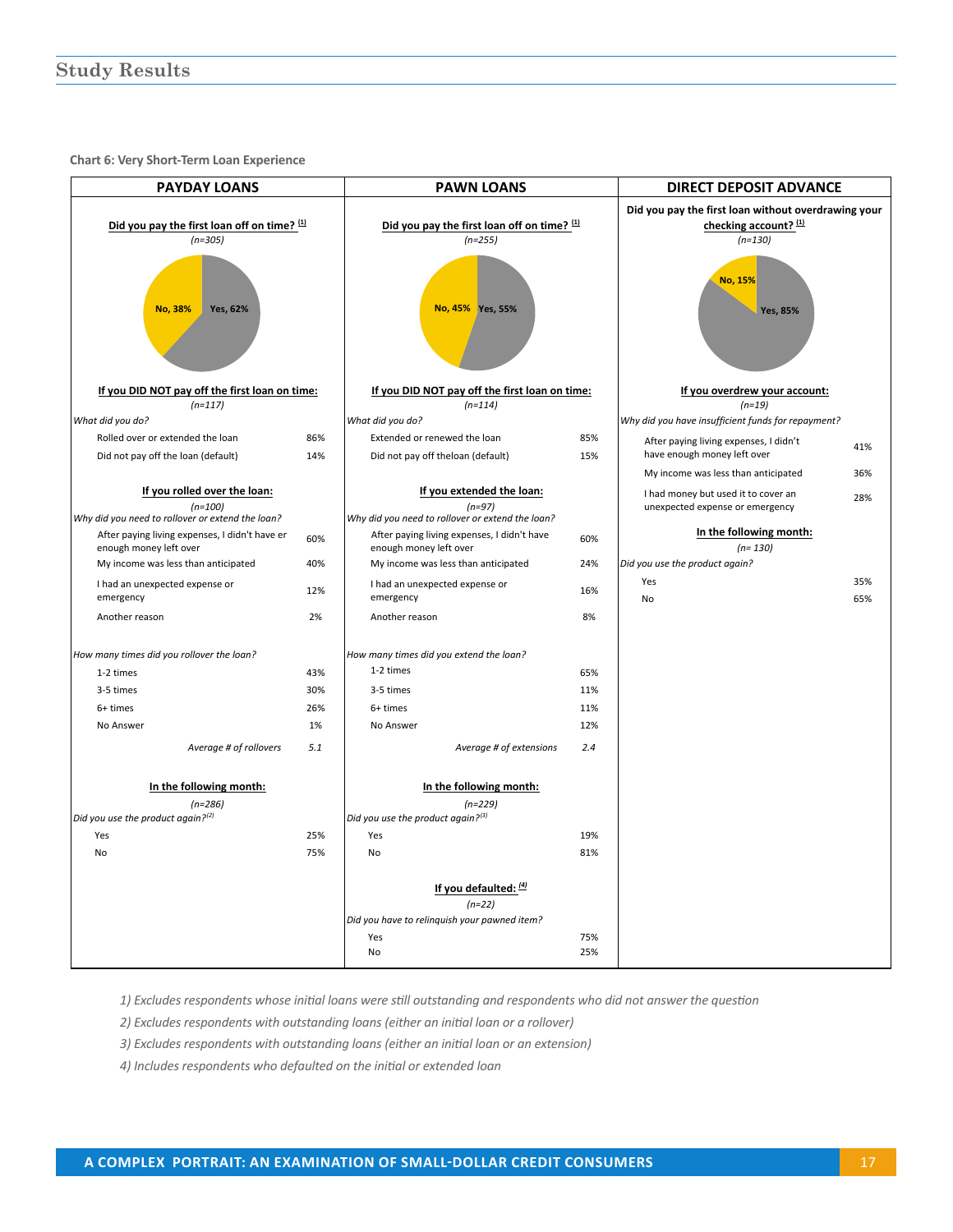with nearly 40% reporting that they did not pay back their original loan when it came due. Approximately 85% of such borrowers rolled over or extended their loan, incurring an additional fee to push back its due date. The most common reason, reported by 60% of borrowers, was not having enough money for both loan repayment and living expenses. While most extended their loans only once or twice, a sizable number of borrowers did so many more times before repaying or ultimately defaulting on the loan.<sup>19</sup>

When looking across the entire year, the total number of loans or extensions and amount of time spent in debt is particularly disturbing. Based on analysis of our survey data, we estimate payday borrowers took out an average of 11 payday loans or extensions, remaining in debt for approximately 150 days out of the year. Pawn loan borrowers took out an average of 7 pawn loans, remaining in debt for approximately 200 days out of the year. 20

Examining repayment patterns for the direct deposit advance product is complicated because of its automated repayment mechanism. Direct deposit advance lenders recoup their loan from consumers' checking accounts when direct deposit funds come in. Should direct deposits stop, the lender automatically debits the account after a predetermined period (typically 35 days after the loan is issued). Given that repayments are triggered automatically, borrowers generally cannot extend loans past their due dates as they can with payday and pawn products.

However, 35% of direct deposit advance borrowers reported using the product again in the month after their original loan. Such repeat use may indicate that consumers are borrowing to cover basic living expenses

after automated repayments claim needed funds, effectively creating a cycle of debt. Additionally, the forced repayments may cause problems for consumers who do not have sufficient funds in their accounts to cover them. In our survey, 14% of direct deposit advance users reported having their account overdrawn by the automated repayment mechanism. Like payday and pawn users, these borrowers most commonly cited not having money for both loan repayments and living expenses as the reason their funds were insufficient when the lender tapped their account. Again, this may suggest that borrowers could not afford their original loans. Direct deposit advance products limit borrowers' credit lines based on the size of their average direct deposit—a form of income-based underwriting. But further adjusting and refining these measures could potentially help to reduce overdrawn accounts or overuse of the product by consumers who truly cannot afford it.

### **Regression Analysis of Factors Correlated with Repeat Usage**

Although the average figures for repeat usage are distressingly high, there was strong variance among individual consumers. To better understand why some consumers slid quickly into the debt cycle while others did not, we conducted regression analysis to find the factors that were most closely correlated with a consumer's propensity to roll over or extend their loan. This analysis found that, for payday loans, the ratio of loan size to income is a significant predictor of how many times a borrower rolls over the loan, net of other sociodemographic and financial characteristics. That is, borrowers who took on higher levels of debt relative to their income are more likely to struggle in repayment. An additional factor strongly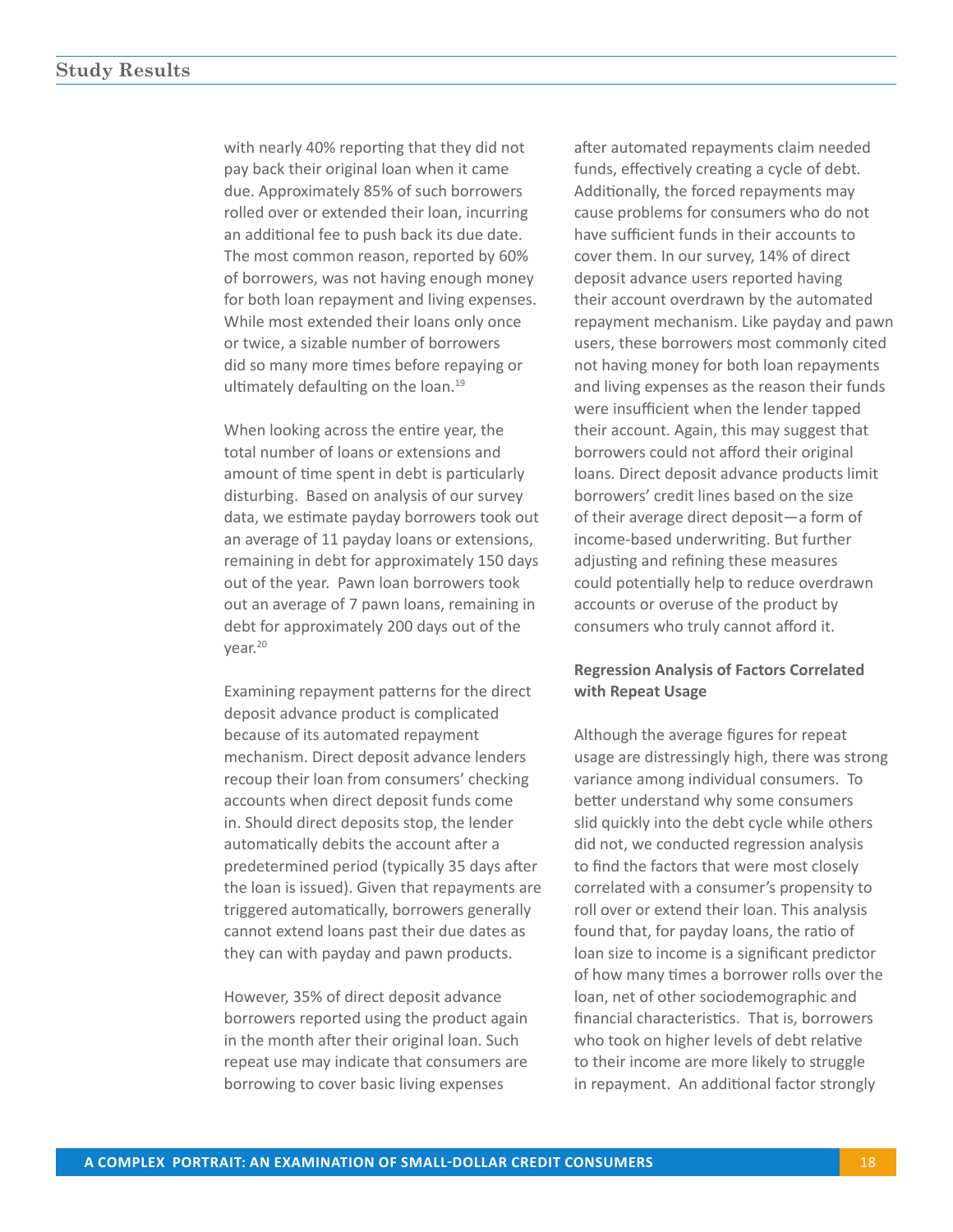| <b>INSTALLMENT LOANS</b>                                                                |     | <b>AUTO TITLE LOANS</b>                                                                 |     |  |  |
|-----------------------------------------------------------------------------------------|-----|-----------------------------------------------------------------------------------------|-----|--|--|
| Did you repay the loan by the end of the original<br>term? $\frac{(1)}{2}$<br>$(n=110)$ |     | Did you repay the loan by the end of the original<br>term? $\frac{(1)}{2}$<br>$(n=140)$ |     |  |  |
| No, 24%<br>Yes, 76%                                                                     |     | No, 29%<br>Yes, 71%                                                                     |     |  |  |
| If you DID NOT repay by the original term:<br>$(n=26)$                                  |     | If you DID NOT repay by the original term:<br>$(n=41)$                                  |     |  |  |
| What did you do?                                                                        |     | What did you do?                                                                        |     |  |  |
| Refinanced or changed/extended the term                                                 | 86% | Refinanced or changed/extended the term                                                 | 82% |  |  |
| Did not pay off the loan (default)                                                      | 14% | Did not pay off the loan (default)                                                      | 18% |  |  |
| If you refinanced the loan:<br>$(n=22)$                                                 |     | If you refinanced the loan:<br>$(n=34)$                                                 |     |  |  |
| Why did you refinance?                                                                  |     | Why did you refinance?                                                                  |     |  |  |
| To borrow more money                                                                    | 42% | After paying living expenses, I didn't<br>have enough money left over                   | 32% |  |  |
| After paying living expenses, I didn't<br>have enough money left over                   | 31% | I had money but used it to cover an                                                     | 30% |  |  |
| I had money but used it to cover an                                                     | 25% | unexpected expense or emergency                                                         |     |  |  |
| unexpected expense or emergency                                                         |     | To borrow more money                                                                    | 27% |  |  |
| My income was less than anticipated                                                     | 16% | My income was less than anticipated                                                     | 24% |  |  |
| To lower the size of my payments                                                        | 10% | To lower the size of my payments                                                        | 6%  |  |  |
| Another reason                                                                          | 9%  | Another reason                                                                          | 1%  |  |  |
| How many times did you refinance the loan?                                              |     | How many times did you refinance the loan?                                              |     |  |  |
| 1-2 times                                                                               | 52% | 1-2 times                                                                               | 57% |  |  |
| 3-5 times                                                                               | 33% | 3-5 times                                                                               | 17% |  |  |
| 6+ times                                                                                | 12% | 6+ times                                                                                | 6%  |  |  |
| No Answer                                                                               | 3%  | No Answer/Could not recall                                                              | 20% |  |  |
| Average # of refinances                                                                 | 2.9 | Average # of refinances                                                                 | 3.0 |  |  |
| During the loan term:<br>$(n=189)$                                                      |     | During the loan term:<br>$(n=189)$                                                      |     |  |  |
| Did you make any late payments?                                                         |     | Did you make any late payments?                                                         |     |  |  |
| Yes                                                                                     | 10% | Yes                                                                                     | 28% |  |  |
| No                                                                                      | 88% | No                                                                                      | 71% |  |  |
| Refused                                                                                 | 2%  | Refused                                                                                 | 1%  |  |  |
|                                                                                         |     |                                                                                         |     |  |  |
|                                                                                         |     | If you defaulted: $\frac{2}{2}$                                                         |     |  |  |
|                                                                                         |     | $(n=11)$                                                                                |     |  |  |
|                                                                                         |     | Did you have to relinguish your car?                                                    |     |  |  |
|                                                                                         |     | Yes                                                                                     | 72% |  |  |
|                                                                                         |     | No                                                                                      | 28% |  |  |

*1) Excludes respondents whose initial loans were still outstanding and respondents who did not answer the question 2) Includes respondents who defaulted on the initial or extended loan*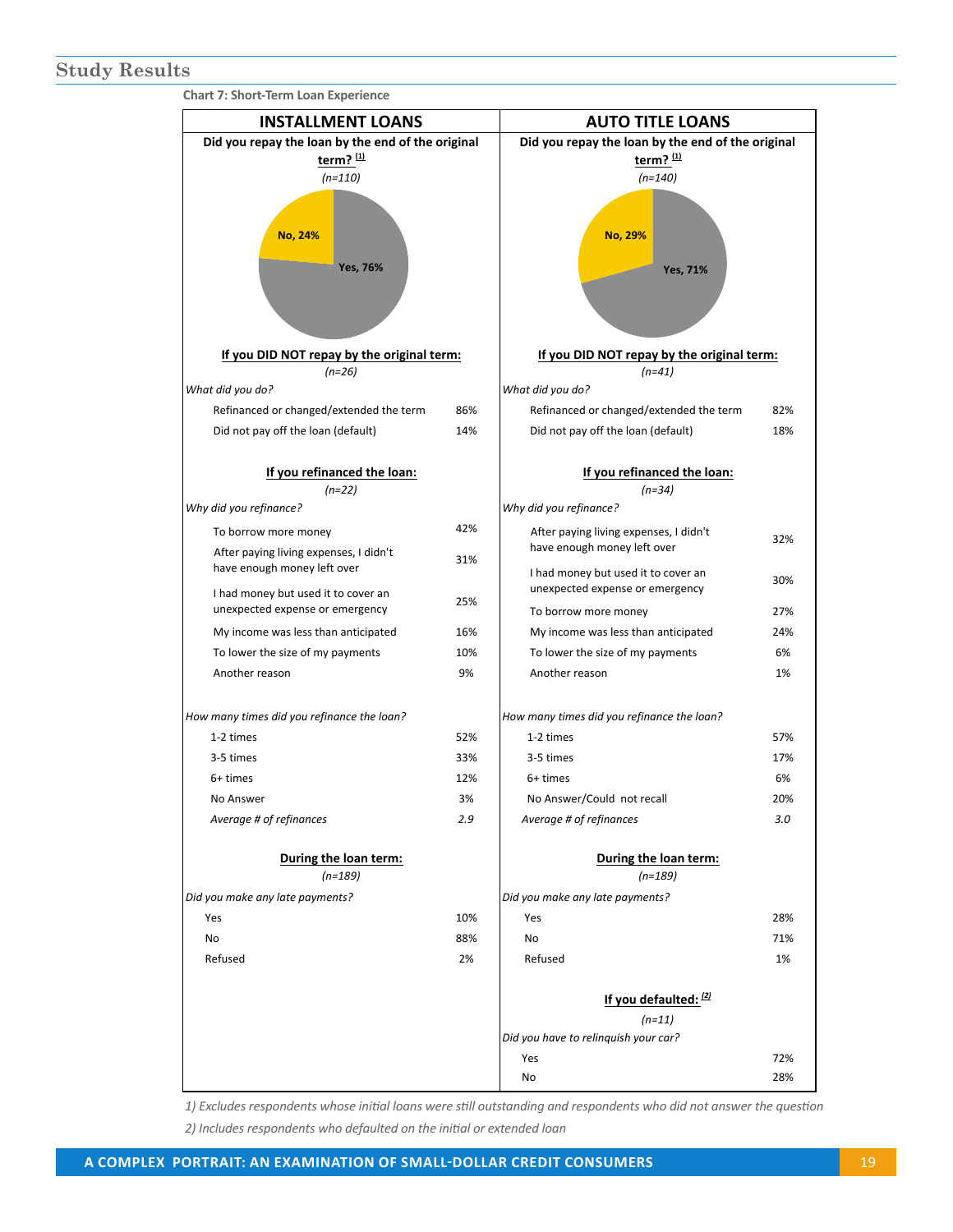correlated with rollover or loan extension was the reason for funds shortage reported by the consumer. In particular, when consumers stated that their need for credit came from a consistent shortfall of income relative to expenses, essentially those in the most challenging financial situations, they were more likely to roll over or extend their loan. This was true of consumers of all very shortterm products —as well as auto title loans net of other sociodemographic and financial characteristics (for additional information on the regression analysis, see appendix.)

#### **Short-Term Loan Experiences**

With larger sizes and typically longer terms, users of short-term products had different loan experiences than users of their very short-term counterparts. *Chart 7: Short-Term Loan Experience* provides a profile of surveyed borrowers' experiences with installment and auto title loans.

Likely because of their relatively longer term and, in some cases, installment loan structures, users of short-term products struggled less with repeat loan use. However, a significant portion of borrowers—24% of installment loan users and 29% of auto title loan users with completed loans—did fail to repay their loan on its original terms. Instead, many refinanced their loans, extending their term and likely increasing their interest payments or borrowing fees. Approximately 30% of both sets of users cited insufficient funds to make repayment and meet living expenses as the reason they had changed the terms of their loans. However, the top reason given for refinancing installment loans was to borrow more money, indicating that some borrowers may have effectively used the product as a line of credit. Though the majority of borrowers who refinanced their

loans did so only once or twice, employing such extensions could potentially prolong the burden of debt.

## **SDC Consumers: What They Think**

These borrowing experiences influenced and shaped SDC borrowers' perceptions and attitudes toward the products they used. Our survey probed into respondents' overall impressions of their loan experience to gauge how satisfied they were, the degree to which the loan terms aligned with expectations, and their likelihood of using the product again. It should be noted that customer satisfaction results, in particular, are heavily dependent upon expectations. Thus high satisfaction rates do not necessarily connote a high quality product, but rather that the experience met the consumer's expectations for the product. Results are summarized in *Chart 8: Satisfaction, Expectations, and the Likelihood to Use a Loan Product Again*.

Payday borrowers appeared to have relatively poor loan experiences. Compared to the overall group of SDC consumers, they were less satisfied; along with auto title borrowers, they were also more likely to claim higher than expected costs. Perhaps as a result, payday borrowers were more prone to say they would not use the product again (22%).

Direct deposit advance products appeared to register best. Compared to the overall group of SDC products, actual costs for the product were less likely to exceed expectations, with only 15% of borrowers saying they paid more than they thought they would. A majority of borrowers reported that they would use the product again without hesitation, compared to only 5% of borrowers who said they would not use it in the future.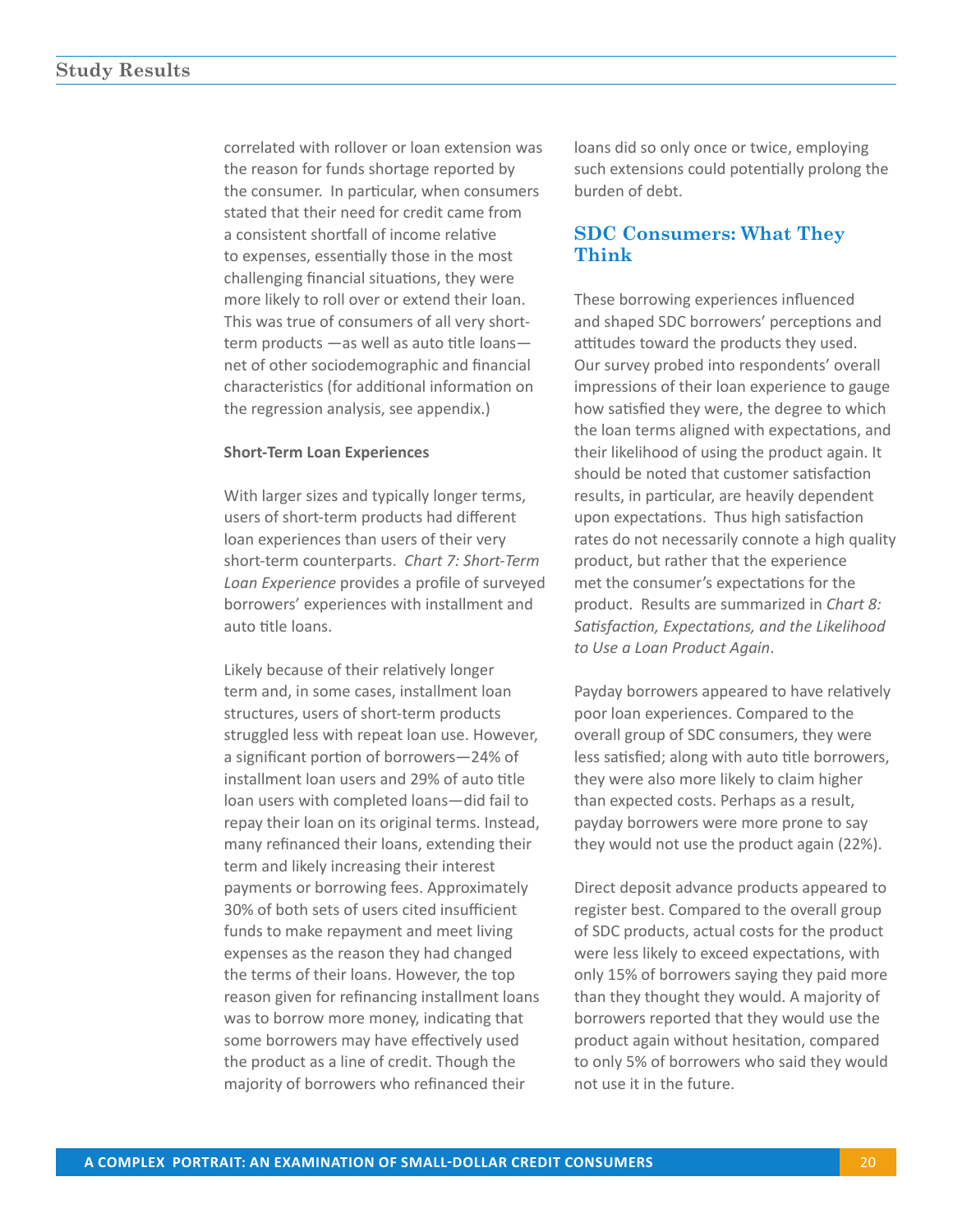In each product type, a sizable number of borrowers demonstrated difficulty in repaying their loans and considered the products unfair. For them, SDC products may have caused problems instead of solved them, as borrowers struggled to manage loans they

may not have been able to afford in the first place. However, many borrowers were able to pay off their loan on time and reported a satisfactory experience. To an extent, these borrowers appear to have managed their credit need by using an SDC product.

**Chart 8: Satisfaction, Expectations, and the Likelihood to Use Loan Product Again**

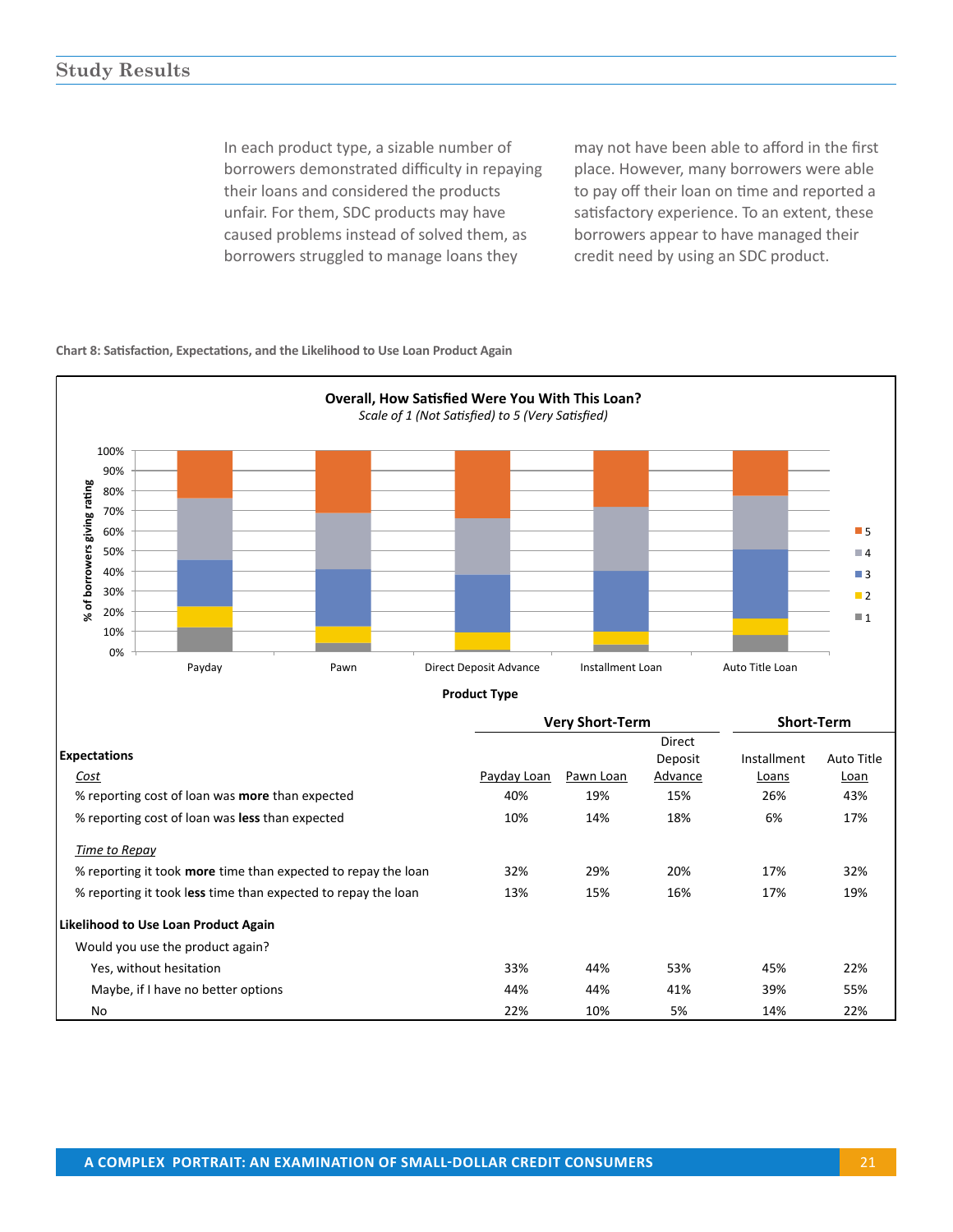## **Conclusion**

This research paints a detailed portrait of the considerable challenges faced by the estimated 15 million SDC consumers in the United States. While our data largely confirms existing knowledge about their demographics and financial situations, the findings on their choices and experiences suggest several new implications for increasing access to highquality credit that are worth consideration by industry, policymakers, and consumer advocates.

The first implication of our research emerges from our finding that SDC consumers use a variety of SDC products and use different product types to meet different credit needs. This data suggests that consumers would benefit from a multiplicity of highquality credit products that can meet varying financial circumstances. Different challenges call for products with shorter and longer terms, lump sum and installment payment structures, secured and unsecured terms, and additional products or tools that create broader customer relationships.

In looking more closely at credit need, we see that some consumers use SDC products to fill consistent gaps between expenses and income; some use them to meet cash flow problems where bills and paychecks are misaligned; and others use credit in response to an unexpected event, such as a job loss or car repair. These reasons for borrowing may affect different consumers at different times and may call for very different solutions. For example, installment loans may be best suited for one-time emergencies that can be paid off over time. Low-cost credit lines or credit products tied to a savings vehicle may enable those with cash flow problems to cover the float affordably and build a cushion for the future. For those consumers who use credit to address consistent budgetary inequity or

mismanagement, high-quality credit may solve a temporary problem, but over the long-term, solutions that do not involve credit at all—such as income supports or tools to facilitate budgeting or savings—might offer more benefits than a loan the borrower cannot afford. In short, there is no single solution to help consumers manage cash shortages.

The second major implication emerges from the finding that access and speed were the most salient features for consumers when choosing SDC products. This suggests that products with lower fees or interest rates but longer approval periods may not adequately meet the needs of some SDC consumers. In order to meet consumer needs safely, highquality credit solutions will need to balance affordability and sound underwriting with speed, convenience, and accessibility.

Our finding that certain consumers – those with a high loan-to-income ratio or who report having expenses that consistently exceed their income – are more likely to roll over or extend a loan has major implications for how providers make credit decisions. These connections demonstrate the need for strong underwriting before offering a loan to determine consumers' ability to repay and to more deeply understand the circumstances that lead consumers to seek credit. Further exploring this relationship may help in developing best practices for SDC underwriting that can diminish the risk that borrowers receive loans they cannot afford.

Finally, we remain particularly disturbed by the high number of consumers who end up rolling over or extending their loans multiple times and who report that, in the end, their loan cost more and took longer to repay than expected. This finding, well documented by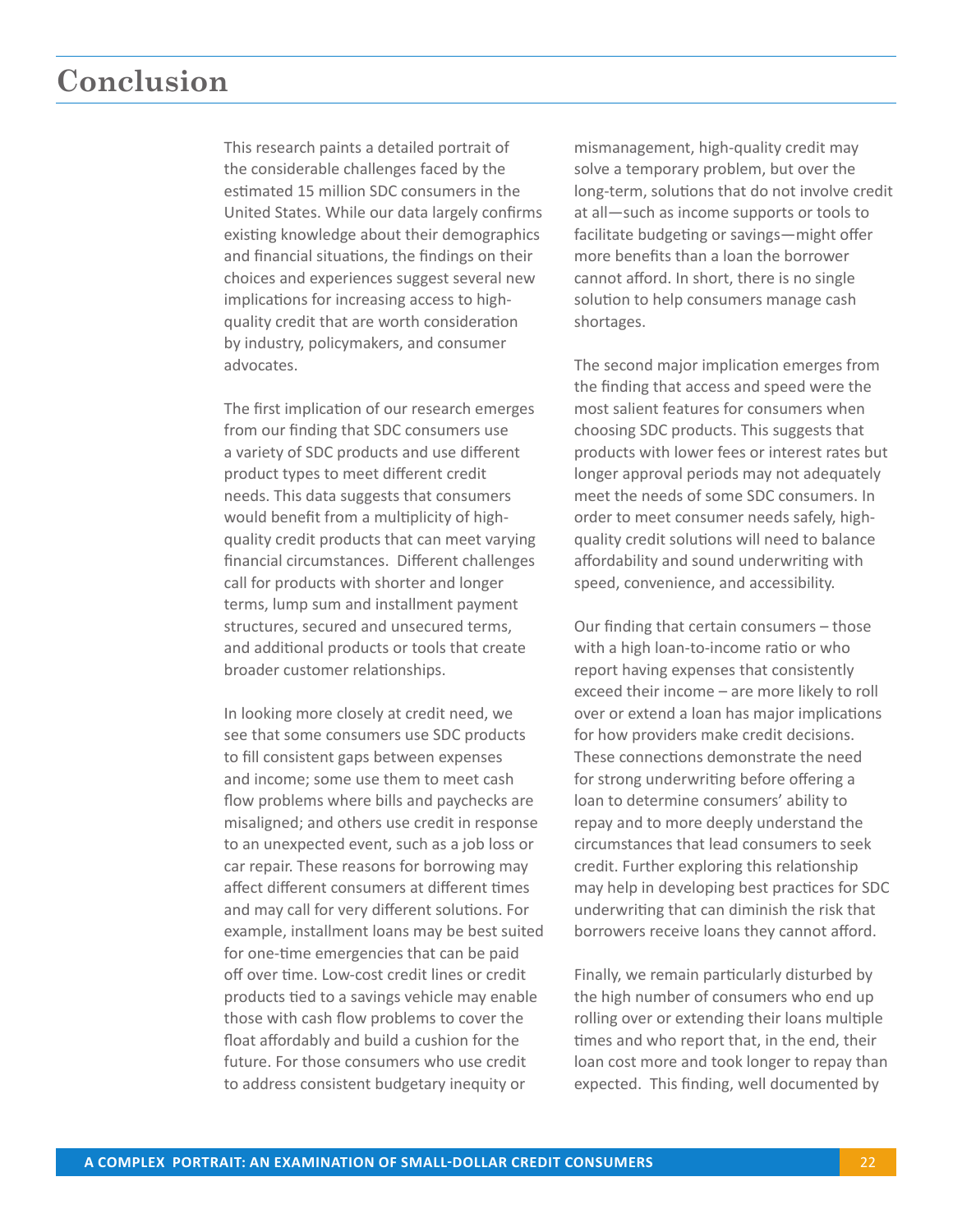## **Conclusion**

previous studies, indicates that many SDC products seem to be structured in such a way that encourages rather than prevents repeat and extended usage. Strong consumer protections and innovative, high-quality credit products that align consumer and provider success will both be necessary to better address the struggles and needs of SDC consumers.

To understand more deeply how and why consumers rely on SDC products, CFSI plans to produce additional analyses of this survey's results in the months ahead. We also plan to follow this particular survey with a qualitative examination of consumers who use some of the newer SDC products available. We hope that study will provide an opportunity to hear the individual voices of SDC consumers, to more deeply understand their situations and choices, and to examine new SDC product features that may improve outcomes for consumers. In addition, there is a clear need for industry analysis of SDC transactions to

understand the full size and scope of SDC use and for controlled studies of particular SDC product features to better understand their impact on consumer outcomes.

We hope that the profile of SDC consumers revealed here can serve as a valuable tool for advancing the credit dialogue and for remaking the small-dollar credit marketplace. Consumers need and deserve access to a variety of safe, affordable, highquality loan products that can help them manage their financial lives without causing additional challenges or harm. In the best of circumstances, these products should help consumers turn a moment of crisis into an opportunity to improve their financial wellbeing. Keeping the needs, perspectives, and experiences of borrowers at the forefront of the dialogue on small-dollar credit is critical to moving the marketplace in a direction where such high-quality products go from aspiration to reality.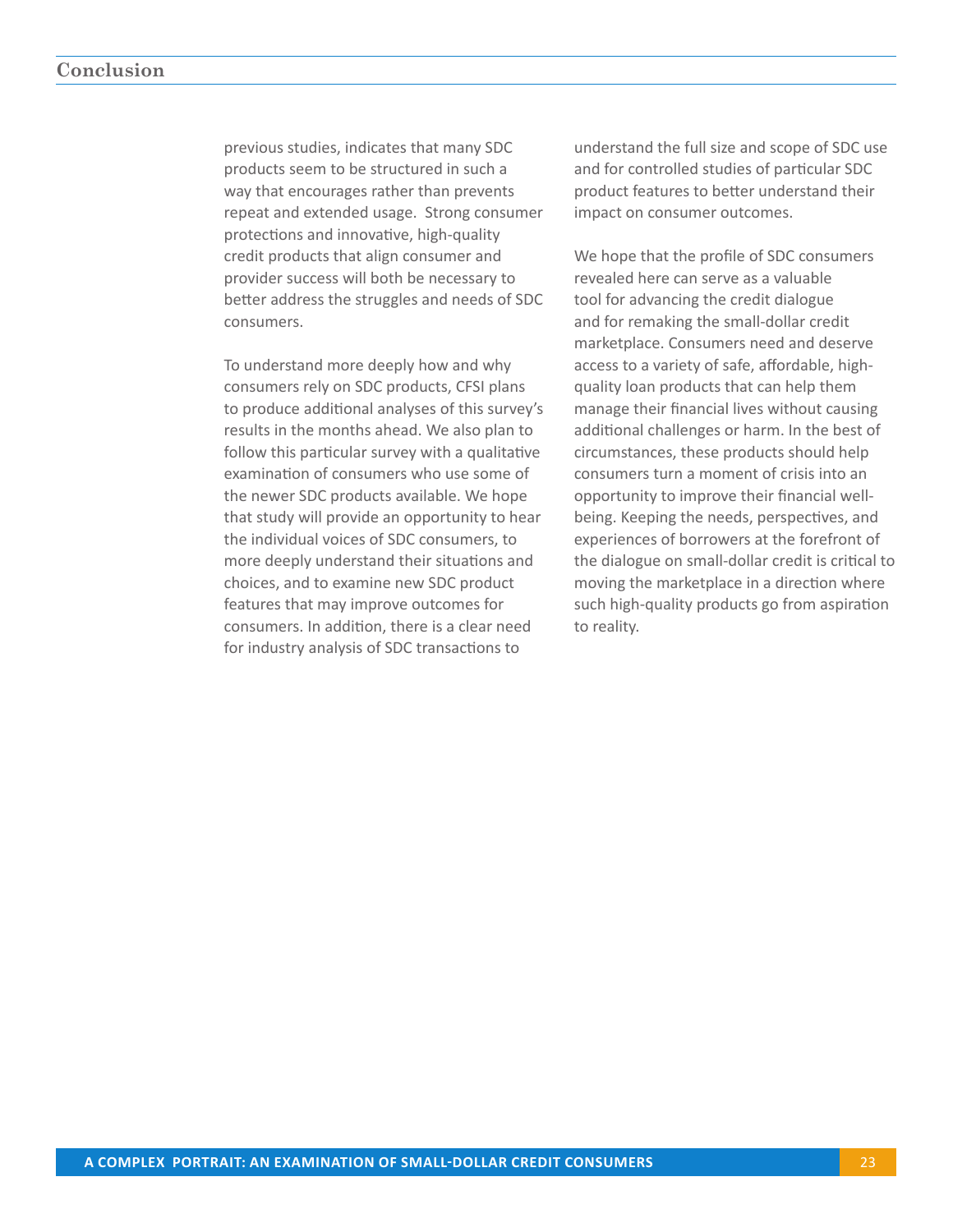## **Endnotes**

**1** Center for Financial Services Innovation, "CFSI Underbanked Consumer Study," 2008.

**2** CFSI gratefully acknowledges the involvement of multiple research experts in developing, analyzing, and reviewing this research, including: Rourke O'Brien, Researcher, Princeton University; Dr. Kim Manturuk, Senior Research Associate in Financial Services, University of North Carolina; and Patricia J. Cirillo, PhD, President, Cypress Research Group

**3** CFSI's typical focus is the more than 60 million unbanked and underbanked Americans whose financial services needs are not fully met by traditional financial institutions. While the unbanked and underbanked are well represented in our survey population, we wanted to conduct a broader investigation of Americans using SDC products. The \$75,000 income cap reflects our desire to focus on households with incomes below or near the national median.

**4** These descriptions are intended to provide a general sense of typical product terms and functionality. Actual product characteristics may vary.

**5** Also referred to as "bank payday loans."

**6** Model terms for direct deposit advance products come from the websites of large-scale providers of the product (Wells Fargo, US Bank, Regions, Guaranty Bank, Fifth Third).

**7** Model terms for installment loans come from the 2011 Form 10-K for World Acceptance Corporation, a large public lender, and other information provided by industry representatives.

**8** Model terms for auto title loans come from Jim Hawkins, "Credit on Wheels: The Law and Business of Auto Title Lending," Washington and Lee Law Review (September 2011).

**9** Our study found that there are 13.45 million SDC consumers with household incomes below \$75,000 by applying the SDC incidence rate from our survey of 9.5% to the 141 million adults in the United States with household incomes below \$75,000.

**10** To arrive at our estimate of 15 million total SDC consumers across the entire income spectrum, we accounted for those with household incomes above \$75,000 by using alternative credit usage data from the 2009 FDIC Underbanked Household Study. In that study, 13% of AFS credit users had household incomes above \$75,000.

**11** See Bureau of Labor Statistics figures at http://www.bls.gov/emp/ep\_chart\_001.htm.

**12** FDIC, "National Survey of Unbanked and Underbanked Households," (December 2009).

**13** The income disparity pertains only to households with under \$75,000 in annual income, which were the focus of our survey. The income constraint was used to focus on the borrowing experiences of LMI households.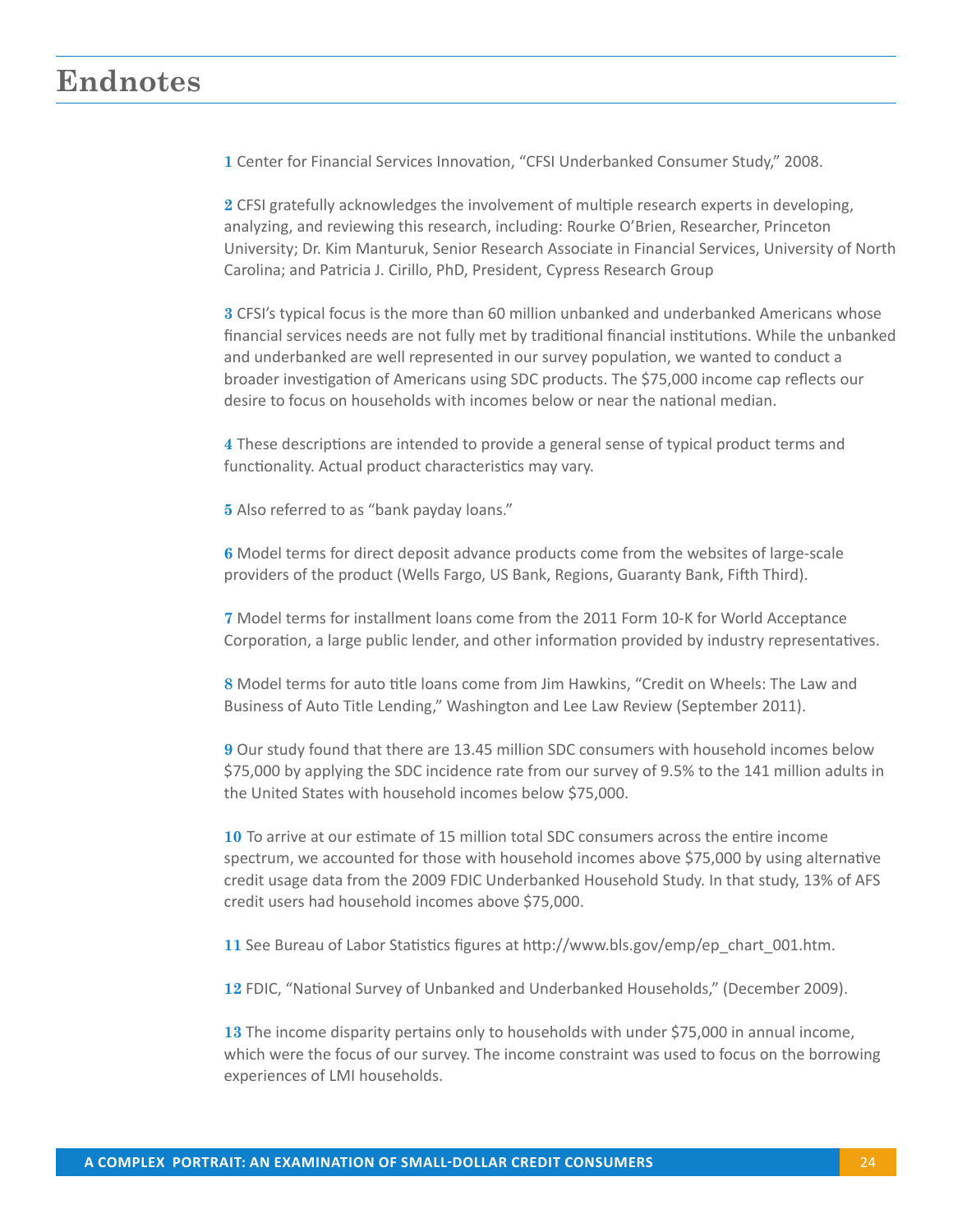**14** The median income for a U.S. household is \$50,000, according to 2010 census estimates. See http://www.census.gov/hhes/www/income/data/incpovhlth/2010/statemhi2\_10.xls.

**15** FDIC, "National Survey of Unbanked and Underbanked Households".

**16** Number of loans includes both SDC products and non-SDC borrowing options. The question of how many loans respondents received was complicated by their use of credit cards, which may be used frequently for payments (i.e., balances paid down each month) but only periodically as a borrowing tool (i.e., balances extended and paid down over several months). Our survey attempted to negotiate the difference by asking consumers, when reporting how many loans they've used, not to consider every time they used a credit card but only when they used it intending not to pay down the balance.

**17** Approximately 75% of consumers reported knowing their credit score.

**18** While we realize that traditional auto title loans could be considered a very short-term product (smaller size, 30-60 day term), we ultimately elected to categorize them as short-term products for several reasons. A number of industry reports have noted a shift toward higher minimum loan sizes or longer maturities in auto title loans as state regulations were put into place for smaller, shorter-term versions of the product. (Hawkins, "Credit on Wheels"; Leah A. Plunkett, Emily Caplan, and Nathanael Player, "Small-dollar Loan Products Scorecard Updated," National Consumer Law Center (May 2010)). Additionally, a number of auto title loan providers publicly advertise offering installment repayment, terms of over a year and/or open line-of credit structures. These companies include 1-800-Loan Mart, FidelityOne, TitleMax, RPM Lenders and HelpingLoans.com (approximately 53% of our survey respondents reported borrowing from one of these five lenders). Finally, approximately 65% of auto title loan customers surveyed reported having longer than six months to repay their loan. Given that only 4% of customers reported refinancing or changing the terms of their loan more than twice, we believe that the longer time to repay primarily indicated a longer original term.

**19** We attempted to determine the rollover/extension propensity of payday borrowers by asking, "What did you do when the loan first came due? That is, what happened at the end of the original term of your payday loan?" and counting those who chose "I rolled over, renewed or extended the loan" from a list of options. To do the same for pawn borrowers, we asked, "Did you pay off loan at the initial due date" and counted those who chose "No, I extended or renewed the loan." Given the structure of the question, consumers who repaid loans on time but took out another loan within their next pay period were likely not included in the "rollover/ extension" category.

**20** Total annual loan usage for both payday and pawn loans was calculated by combining the survey results for the average number of individual loan experiences (inclusive of rollovers/ extensions) per year by the average number of individual loans and rollovers/extensions per loan experience.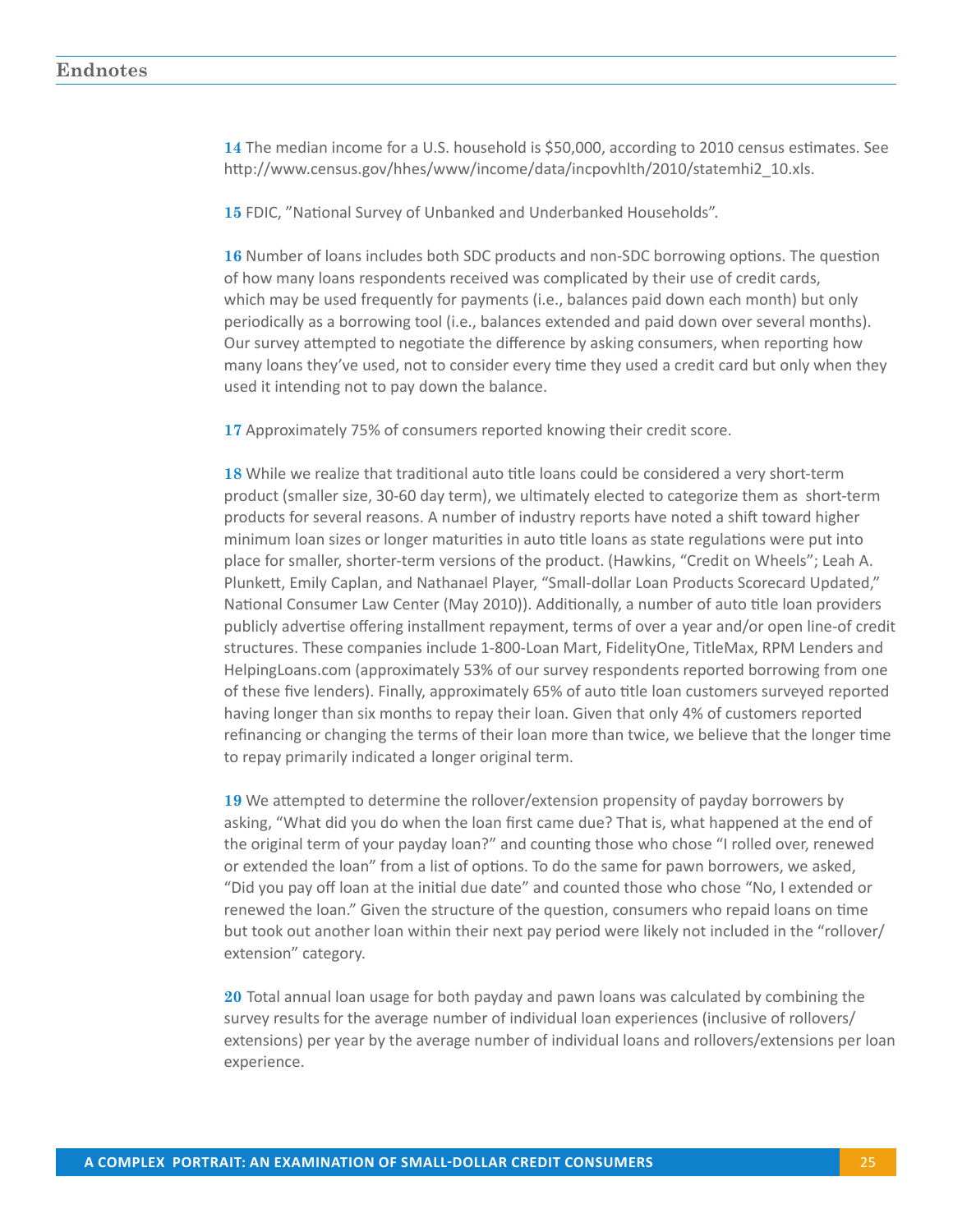## **Appendix**

## **Additional Information on GfK KnowledgePanel®**

KnowledgePanel® members are recruited using a statistically valid sampling method with a published sample frame of residential addresses that covers approximately 97% of U.S. households.

KnowledgePanel® uses an address-based sampling frame. The address-based sample (ABS) involves probability-based sampling of addresses from the U.S. Postal Service's Delivery Sequence File, which covers approximately 97% of the physical addresses in all 50 states. Randomly sampled addresses are invited to join KnowledgePanel® through a series of mailings (in English and Spanish) and by telephone follow-up to non-responders when a telephone number can be matched to the sampled address. Invited households can join the panel by one of several means: completing and mailing back an acceptance form in a postage-paid envelope; calling a toll-free hotline staffed by bilingual recruitment agents; or going to a dedicated KnowledgePanel recruitment website and completing the recruitment information online. Sampled non-Internet households, when recruited, are given a netbook computer and free Internet service so they may also participate as online panel members.

For each study, samples are drawn from among active panel members using a probability proportional to size (PPS) weighted sampling approach. Customized stratified random sampling based on profile data is also conducted, as required by specific studies. In September 2007, GfK was assigned a patent (U.S. Patent No. 7,269,570) for its unique methodology for selecting multiple online survey samples from a panel. The selection methodology, which GfK has used since 2000, assures that multiple sequential KnowledgePanel® samples from a finite panel membership will each reliably represent the U.S. population. For additional information, visit http://www.knowledgenetworks.com/knpanel/

## **Full Definition of "Non-SDC Consumer"**

"Non-SDC Consumers" are those that had not used any of the five SDC products (payday loans, pawn loans, direct deposit advance, installment loans, auto title loans) in the past 12 months, but did use one of the following borrowing options during the same period:

- Loans from friends or family
- Personal loan from a bank or credit union
- Overdraft on a checking account, used intentionally as a loan
- Bouncing a check, used intentionally as a loan
- Credit card, when used with the intent of NOT paying off the balance at the end of the month
- Cash advance on a credit card
- Line of credit (non-credit card)
- Loan from my employer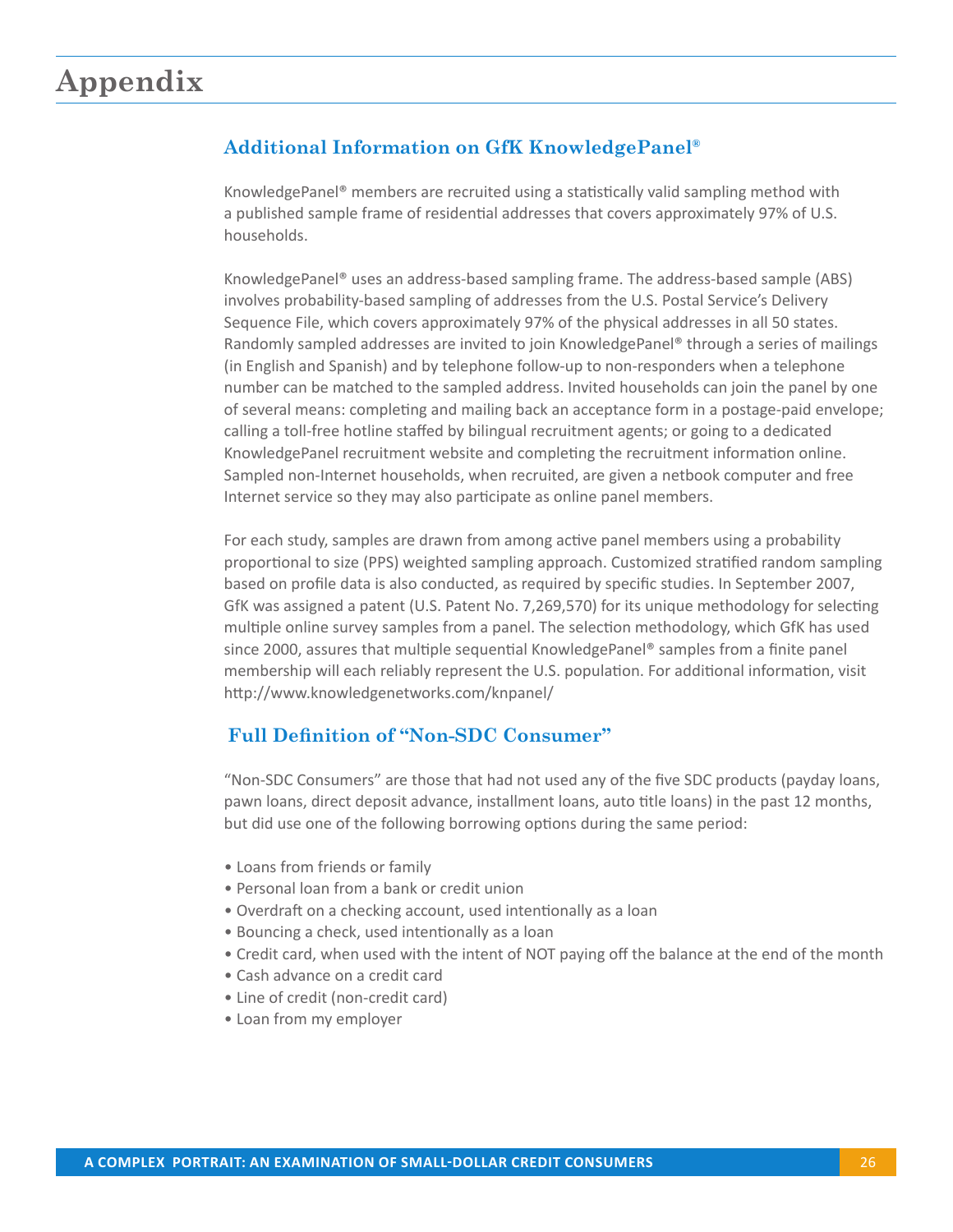## **Additional Information on Select Survey Questions**

#### **Chart 2**

#### **What did you use the money for in this specific instance?**

*[Respondents could choose up to three options. Order of presentation randomized for each respondent.]*

- To pay medical bills
- To pay rent
- For furniture, appliances, etc.
- To purchase a car
- To fix a car
- For education
- For home repairs
- To help out friend/family
- To pay back money I owed to friends/family
- To pay back another loan
- For a vacation/to travel
- For gift shopping for the holidays
- For business expenses
- To pay utility bills (e.g., electric, water, telephone)
- To pay child support/alimony
- To pay fines/taxes/liens
- For my general living expenses (e.g., food, clothing)
- Another reason (please specify)

#### **Chart 3**

#### **Why did you need to borrow money for this loan?**

*[Respondents could choose up to three options. Order of presentation randomized for each respondent.]*

- I had an unexpected expense (e.g., medical emergency, car broke down)
- I had an unexpected drop in my income (e.g., lost job, hours cut, benefits cut)
- I had a bill or payment due before my paycheck arrived
- I spent most of my money that month paying off a previous loan
- My general living expenses are consistently more than my income
- I planned to make a major purchase that exceeded my monthly income or savings (e.g., car or truck, major appliance)
- Another reason (please specify)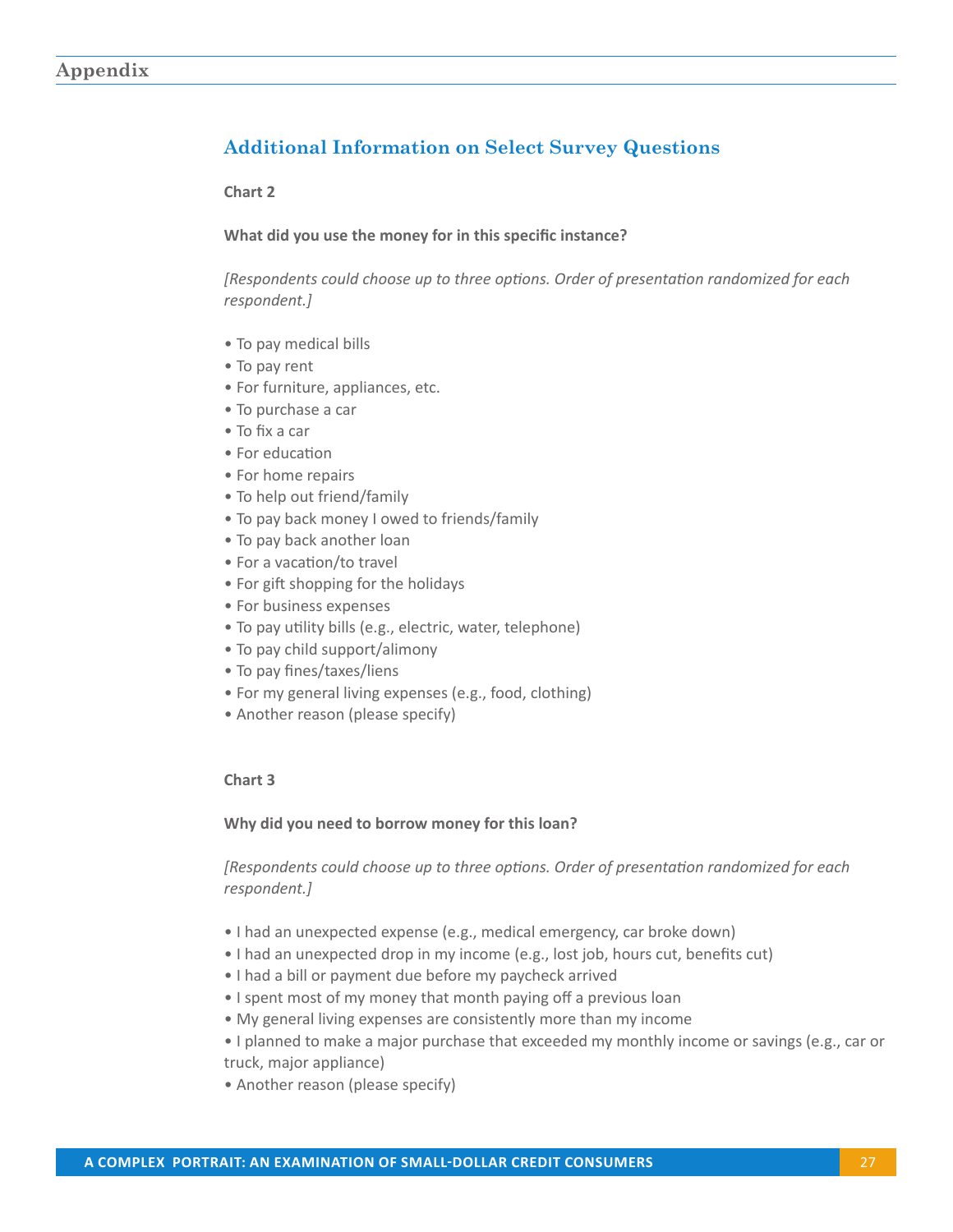#### **Chart 4**

#### **What other options did you use in addition to [loan type] to meet your need?**

*[Respondents could choose multiple options. Order of presentation randomized for each respondent.]*

- Also used another loan product
- Worked more hours/Earned more income
- Deferred or skip paying bills
- Went without certain basic needs
- Reduced general spending
- Another option (please specify)
- None of the above

#### **Table 3**

#### **Why did you NOT use any of the following other types of loans?**

*[Asked for multiple non-SDC loan options, including: "Overdraft on a checking account, used intentionally as a loan"; "Credit card with the intent of NOT paying it off at the end of the month"; "Loan from friends or family."]*

- Too expensive
- Too inconvenient
- Too slow
- I don't qualify
- Loan not suited to my particular need
- I don't trust this lender
- I maxed out or can no longer use this product
- Not available
- Never heard of it
- I did use this loan in addition to [insert assigned loan type]
- Other (please specify)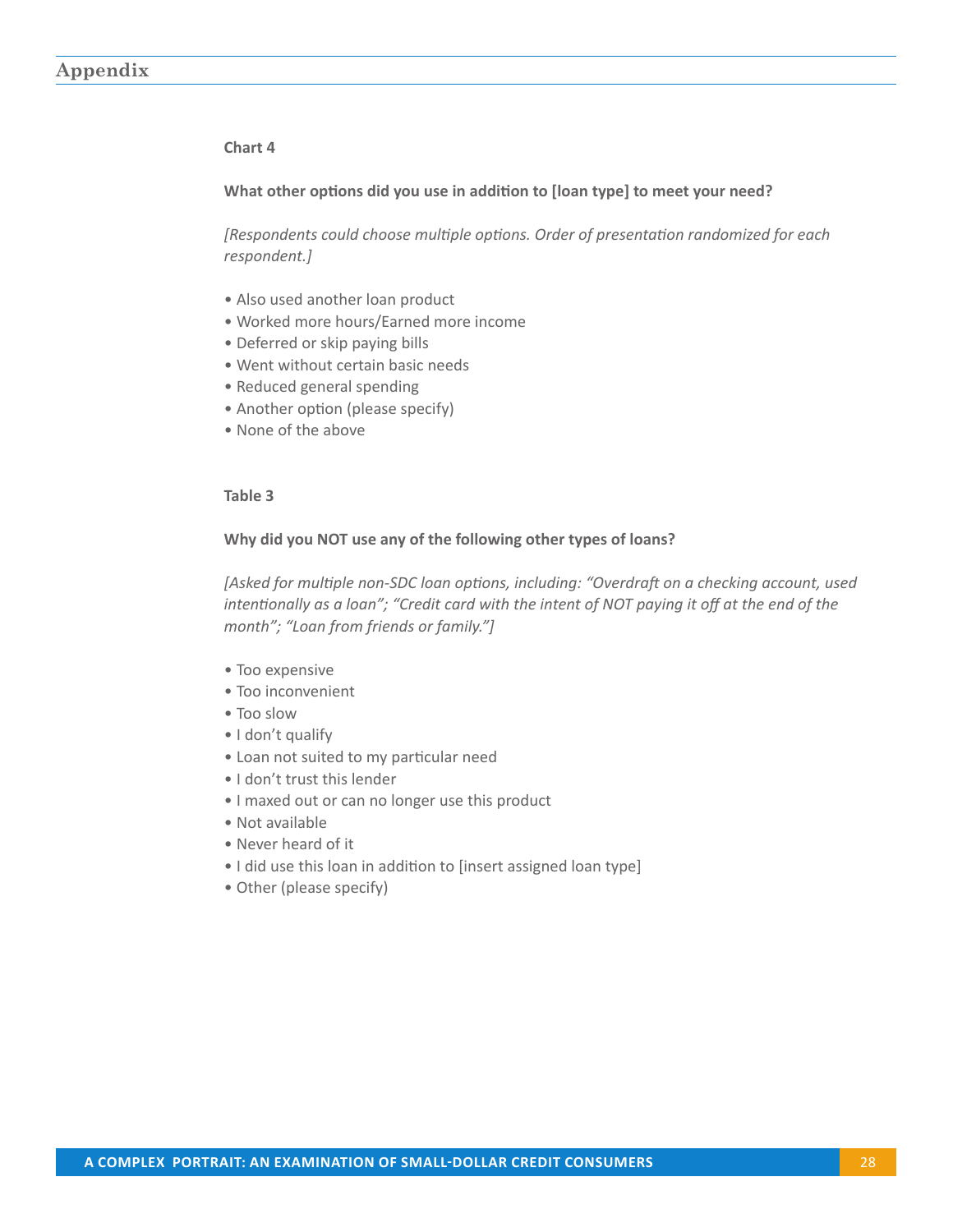## **Additional Information on Regression Analysis of Factors Contributing to Rollover or Loan Extension**

The following regression analyses were conducted to test for associations between key variables and repeat loan usage, controlling for other factors. All findings are net of other sociodemographic and financial characteristics available in the survey data. All relationships should be interpreted as non-causal associations, particularly since survey data was collected at a single point in time. For example, reported financial behaviors may predict payday rollover and vice versa.

Full regression tables are available upon request.

#### **Loan-Size-to-Income Ratio and Payday Loan Rollover**

Regression analyses suggest that the size of the loan relative to the household income is an important predictor of how many times a borrower "rolls over" the payday loan; the greater the loan-to-income ratio, the greater the number of rollovers. This finding is significant at the p<.05 level.

#### **Reason for Funds Shortage and Payday Loan Rollover**

Payday loan users who report that they needed to borrow because their expenses routinely exceed their income are significantly more likely to "roll over" their loan (and roll over more times) than other payday borrowers. This relationship is statistically significant at the p<.05 level. Loan-to-income ratio remains a significant predictor of rollover in this situation as well.

#### **Reason for Funds Shortage and Pawn Loan Extension**

Pawn loan users who report that they needed to borrow because their expenses routinely exceed their income are significantly more likely to extend the term of their loan than other pawn borrowers. Specifically, those who report their expenses routinely exceed income have 273% higher odds of extending the term of their pawn loan relative to other borrowers. This relationship is statistically significant at the p<.05 level.

#### **Reason for Funds Shortage and Auto Title Loan Refinance**

Auto title loan users who report that they needed to borrow because their expenses routinely exceed their income are significantly more likely to refinance their loan than other auto title borrowers. Specifically, those who report their expenses routinely exceed income have 864% higher odds of refinancing their loan relative to other borrowers. This relationship is statistically significant at the p<.01 level.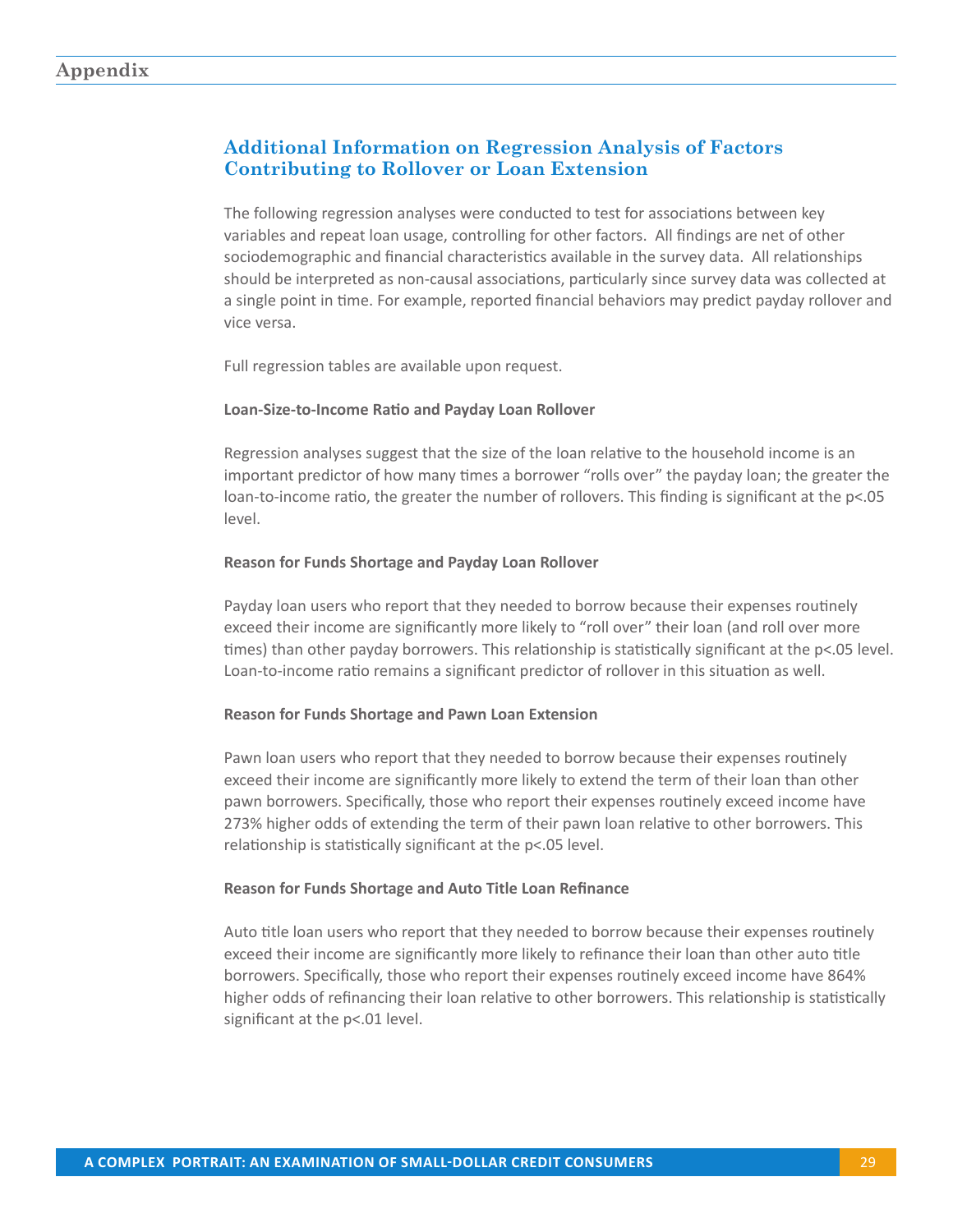#### **Reason for Funds Shortage and Deposit Advance Usage in Subsequent Month**

Deposit advance users who report that they needed to borrow because their expenses routinely exceed their income appear to be more likely to take out another deposit advance in the following month than other deposit advance borrowers. It is important to note, however, that this relationship is only marginally significant at the p<.10 level.